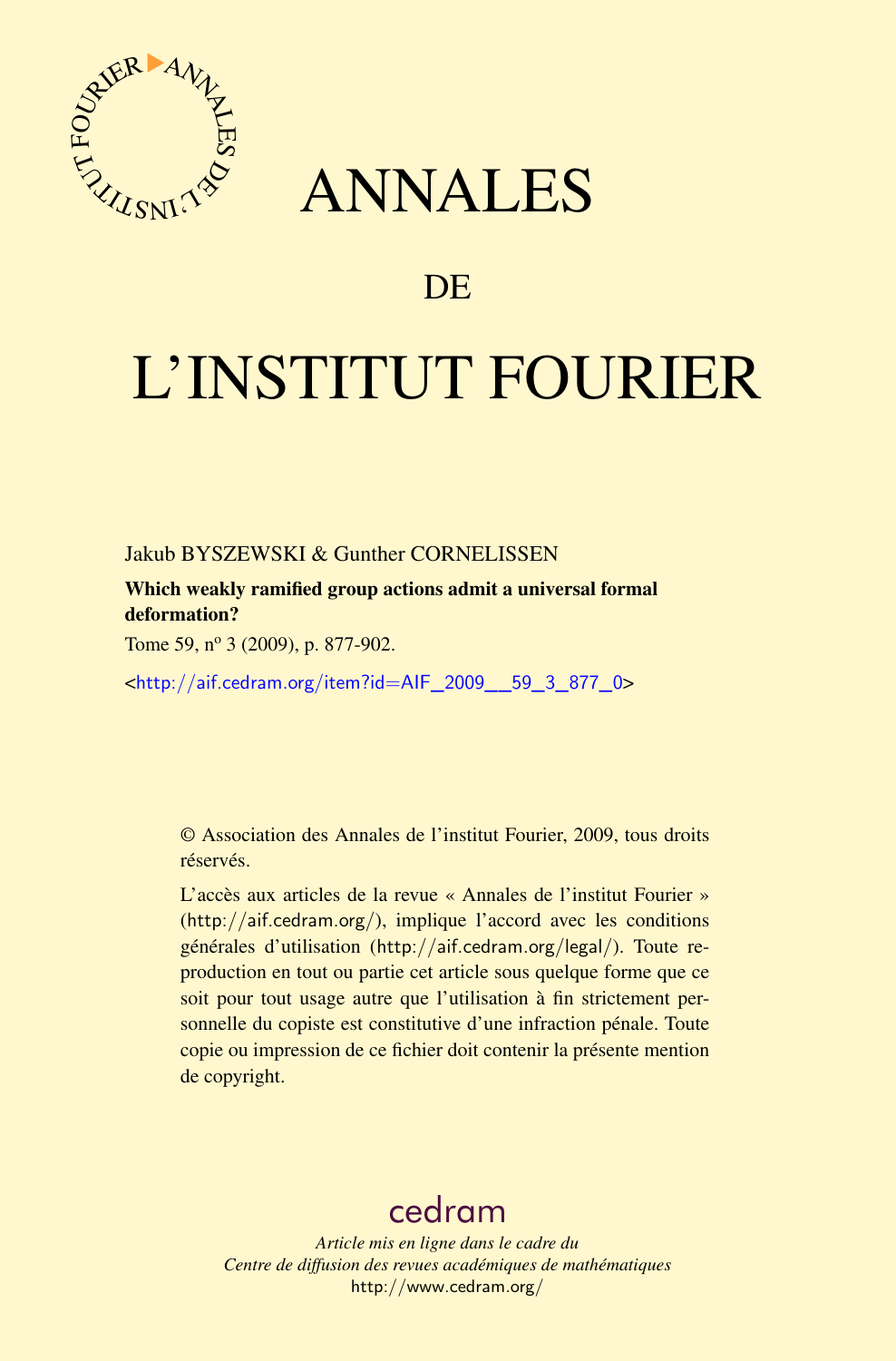#### WHICH WEAKLY RAMIFIED GROUP ACTIONS ADMIT A UNIVERSAL FORMAL DEFORMATION?

**by Jakub BYSZEWSKI & Gunther CORNELISSEN (\*)**

ABSTRACT. — Consider a representation of a finite group  $G$  as automorphisms of a power series ring  $k[[t]]$  over a perfect field k of positive characteristic. Let D be the associated formal mixed-characteristic deformation functor. Assume that the action of G is weakly ramified, *i.e.*, the second ramification group is trivial. Example: for a group action on an ordinary curve, the action of a ramification group on the completed local ring of any point is weakly ramified.

We prove that the only such  $D$  that are not pro-representable occur if k has characteristic two and  $G$  is of order two or isomorphic to a Klein group. Furthermore, we show that only the first of those has a non-pro-representable equicharacteristic deformation functor.

 $R$ ÉSUMÉ. — Nous considérons une répresentation d'un groupe fini G d'automorphismes d'un anneau de séries formelles  $k[[t]]$  sur un corps parfait k de caractéristique positive. Soit D le foncteur associé des déformations formelles en caractéristique mixte. Supposons que l'action de G est faiblement ramifiée, c.-à-d. que le second groupe de ramification est trivial. Exemple : pour une action d'un groupe sur une courbe ordinaire, l'action d'un groupe de ramification sur l'anneau local complèté d'un point quelconque est faiblement ramifiée.

On démontre que les seuls tels foncteurs D qui ne sont pas pro-répresentables se produisent lorsque k est de caractéristique 2 et G est ou bien d'ordre 2, ou bien isomorphe au groupe de Klein. On démontre également que seulement le premier de ces groupes a un foncteur de déformations equicaractéristiques nonpro-répresentable.

#### **Introduction**

The optimal situation in deformation theory occurs when a universal object exists — when a deformation functor is (pro-)representable. For

*Keywords:* Local group action, weak ramification, formal deformation, universality, Nottingham group.

*Math. classification:* 14B12, 11G20, 14D15.

<sup>(\*)</sup> Research done in part at the Université de Paris-Sud XI, supported by the European Community under the contract A.A.G. (Arithmetic Algebraic Geometry). J.B. thanks the Université de Paris-Sud XI and the Université de Versailles Saint-Quentin for their hospitality, in particular Étienne Fouvry and Ariane Mézard. We thank Ariane Mézard for many useful comments on the text.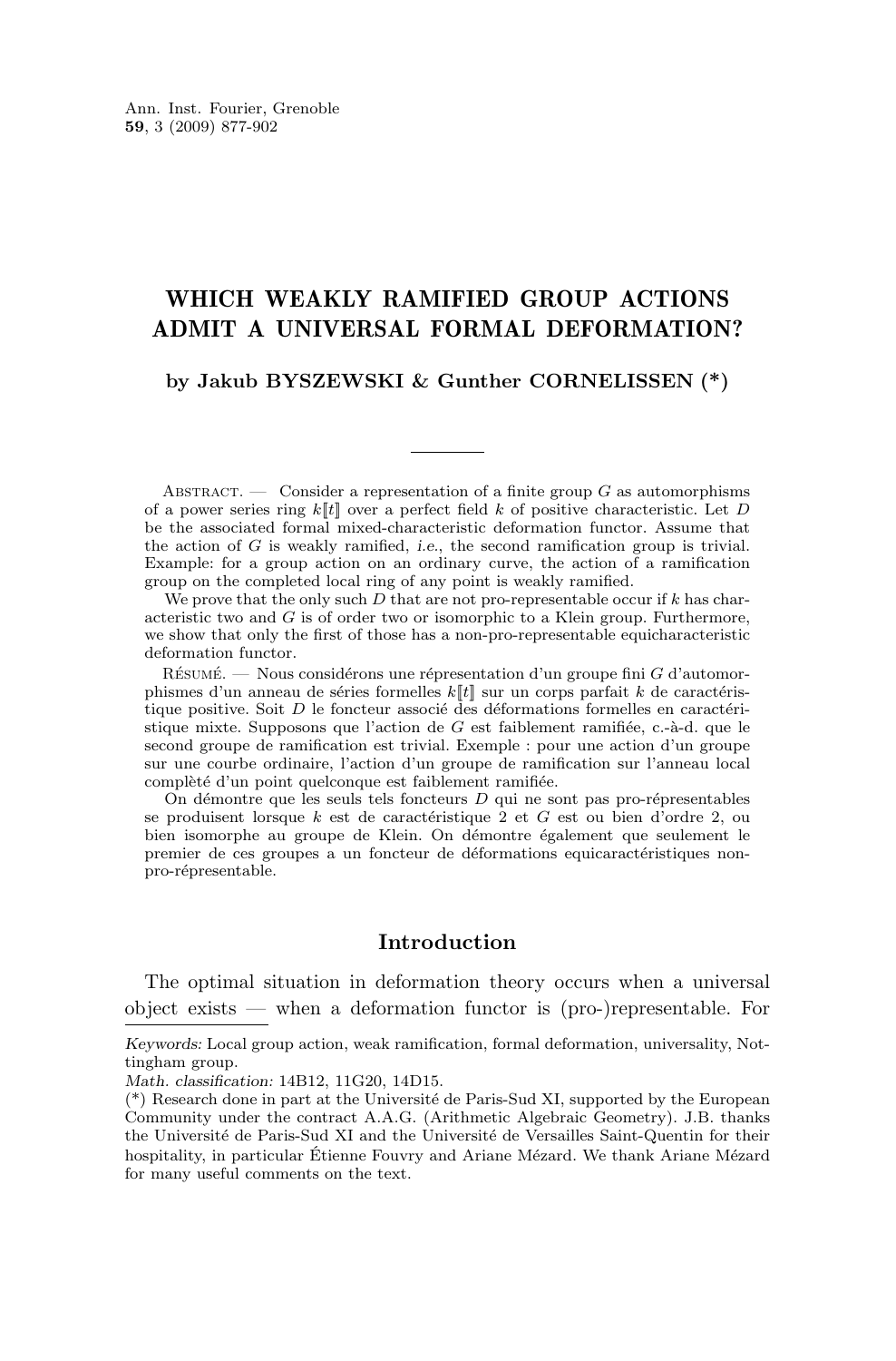example, this happens in the formal deformation theory of a group action on a projective curve of genus  $g \geq 2$  ([\[2\]](#page-25-0)), or for absolutely irreducible Galois representations  $(11)$  — The latter example played a decisive rôle in the proof of Fermat's Last Theorem. Equally often, one doesn't expect or cannot establish (pro-)representability, and the remedy is the construction of a so called "versal hull" for the deformation functor ([\[14\]](#page-26-0)). This is the classical approach to the local version of the first example: the action of a finite group on the completed local ring of a point of a curve. In this work, we will prove that some of these versal hulls are actually universal, though not by a standard method (unfortunately, the literature seems to be marred by the use of the expression "is not (pro-)representable" instead of "has not been established to be (pro-)representable by this or that method", which leads to a lot of confusion). The problem came up naturally in dealing with dévissage ([\[4\]](#page-25-0)) and in clarifying some points in the computation of versal (!) hulls in [\[7\]](#page-26-0) (cf. Remark [3.3](#page-17-0) infra: the universality for  $G = \mathbf{Z}/p$  is used to compute the versal ring for general  $G$ ).

First, we set up the precise notation to explain the results. Denote by  $k$ a fixed perfect field of positive characteristic  $p$ , and by  $W(k)$  the ring of Witt vectors of k. Let  $\text{Art}_k$  denote the category of local artinian  $W(k)$ algebras with residue field  $k$  and local morphisms of  $W(k)$ -algebras; and let  $Art_k$  denote the category of complete local noetherian  $W(k)$ -algebras with residue field k and local morphisms of  $W(k)$ -algebras. Then Art<sub>k</sub> is a full subcategory of  $\text{Art}_k$ . By G we always denote a finite group. We will consider faithful representations  $\rho: G \longrightarrow \text{Aut}_k k[[t]]$ . Let A denote an object of  $Art_k$ , and set  $\Gamma_A = Aut_A A[[t]]$ . A *deformation of*  $\rho$  to an object A of Art<sub>k</sub> is a homomorphism  $\tilde{\rho}: G \to \Gamma_A$  such that the following diagram commutes:



Two deformations are called *equivalent* if they differ by conjugation by an element of  $\Gamma_{A,k} = \ker(\Gamma_A \to \Gamma_k)$ . The *deformation functor* 

$$
D_{\rho}\colon \operatorname{\mathsf{Art}\!}{}_k \rightarrow \operatorname{\mathsf{Sets}\!}{}
$$

associates to A the set of equivalence classes of deformations of  $\rho$  to A. We will often write D for  $D_{\rho}$  and also denote by deformations the equivalence classes in which they lie. If we only consider lifts to rings  $A$  in  $Art_k$  of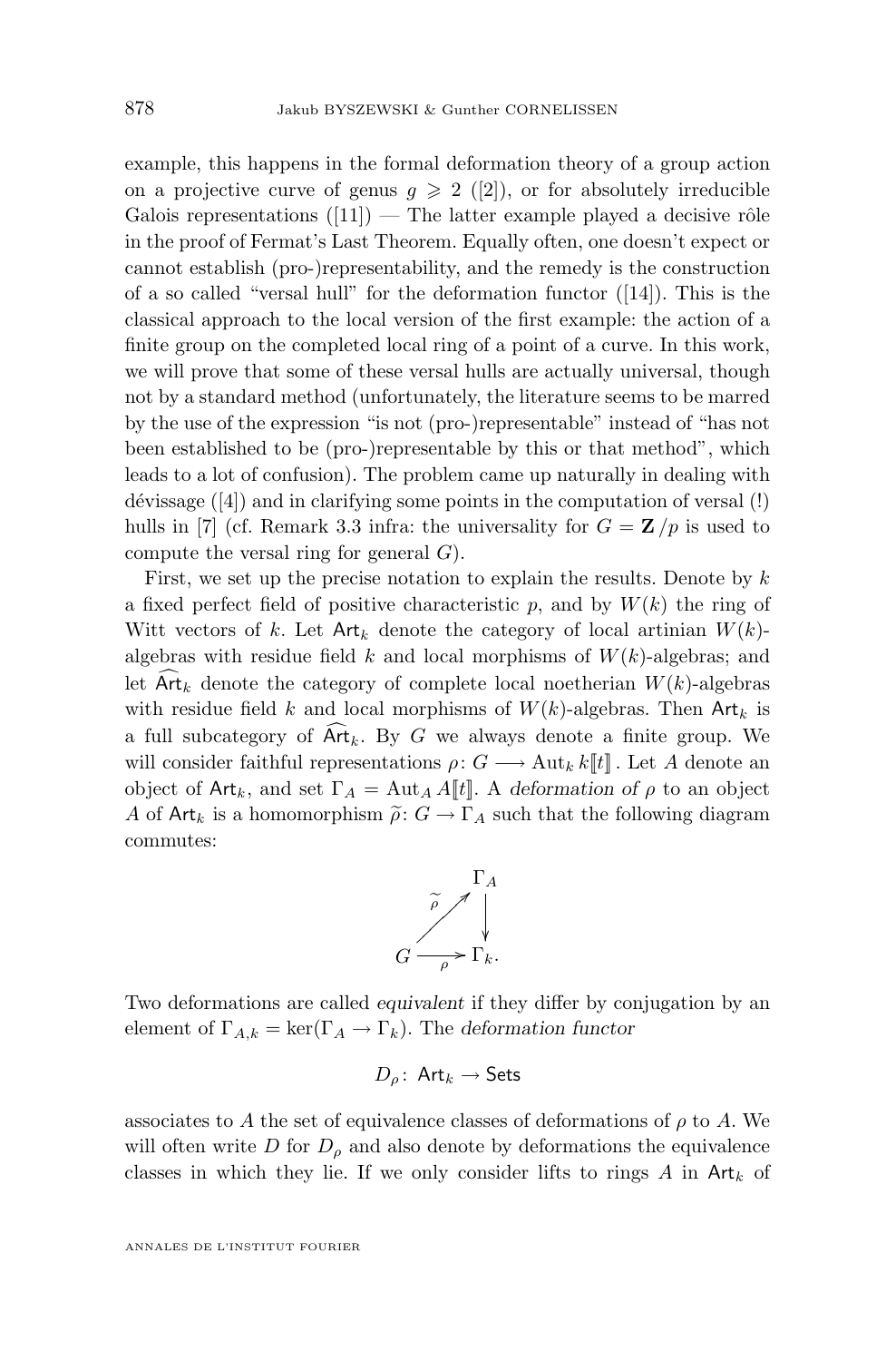characteristic p, we arrive at the *equicharacteristic deformation functor* that we denote by  $D_{\rho}/p$ .

The set  $D(k[\varepsilon]/\varepsilon^2)$  has a structure of k-vector space and is called the tangent space to D. Using Schlessinger's criteria [\[14\]](#page-26-0), one may easily prove that for any  $\rho$  the functor D has a versal deformation ring R in Art<sub>k</sub>. This means that there is a morphism of functors  $h_R = \text{Hom}(R, \cdot) \to D$  which is smooth and induces an isomorphism on tangent spaces.

The representation  $\rho$  induces on the group G a decreasing filtration by higher ramification groups  $G \supseteq G_1 \supseteq G_2 \supseteq \ldots$  with

$$
G_i := \{ \sigma \in G \; : \; \text{ord}_t(\rho(\sigma)t - t) > i \} \quad (i \geq 1).
$$

If  $G_1 = \{0\}$ ,  $\rho$  is *tamely ramified*, if  $G_2 = \{0\}$ ,  $\rho$  is called *weakly ramified*. For example, S. Nakajima [\[12\]](#page-26-0) has shown that every action of a ramification group at a point of an ordinary curve is weakly ramified. Weak ramification is sometimes called "Hasse-conductor one".

Versal deformation rings for weakly ramified group actions were explicitly determined in  $[2]$  (cyclic p-group),  $[5]$  (general equicharacteristic case) and [\[7\]](#page-26-0) (general case). For example, if  $p \geqslant 3$ , the action of a cyclic pgroup by  $t \mapsto t/(1+t)$  has versal deformation ring  $W(k)[\![\alpha]\!]/\langle\psi(\alpha)\rangle$ , where  $\psi(\alpha)$  is a polynomial of degree  $\frac{p-1}{2}$ , and the versal deformation is given by  $t \mapsto (t + \alpha)/(t + \alpha + 1)$ . But is this deformation universal?

THEOREM. — Let  $\rho: G \to \text{Aut}_k k[[t]]$  be a weakly ramified local repre*sentation of a finite group*  $G$ *. The pro-representability of*  $D<sub>\rho</sub>$  *only depends on the abstract type of the group* G *and the characteristic* p *of the ground field.*

*More precisely, the functor*  $D<sub>o</sub>$  *is not pro-representable if and only if*  $p = 2$  *and*  $G \in \{Z/2, (Z/2)^2\}.$ 

THEOREM. — Let  $\rho: G \to \text{Aut}_k k[[t]]$  be a weakly ramified local repre*sentation of a finite group* G. The pro-representability of  $D<sub>o</sub>/p$  only depends *on the abstract type of the group* G *and the characteristic* p *of the ground field.*

*More precisely, the equicharacteristic deformation functor*  $D_{\rho}/p$  *is not* pro-representable if and only if  $p = 2$  and  $G = \mathbb{Z}/2$ .

The question of universality is equivalent to that of injectivity of the map  $h_R \to D$ , *i.e.*, to the following: suppose two morphisms  $R \to A$  induce deformed representations to  $A \in \mathsf{Art}_k$  that are conjugate by an element of  $\Gamma_{A,k}$ ; then are these morphisms equal?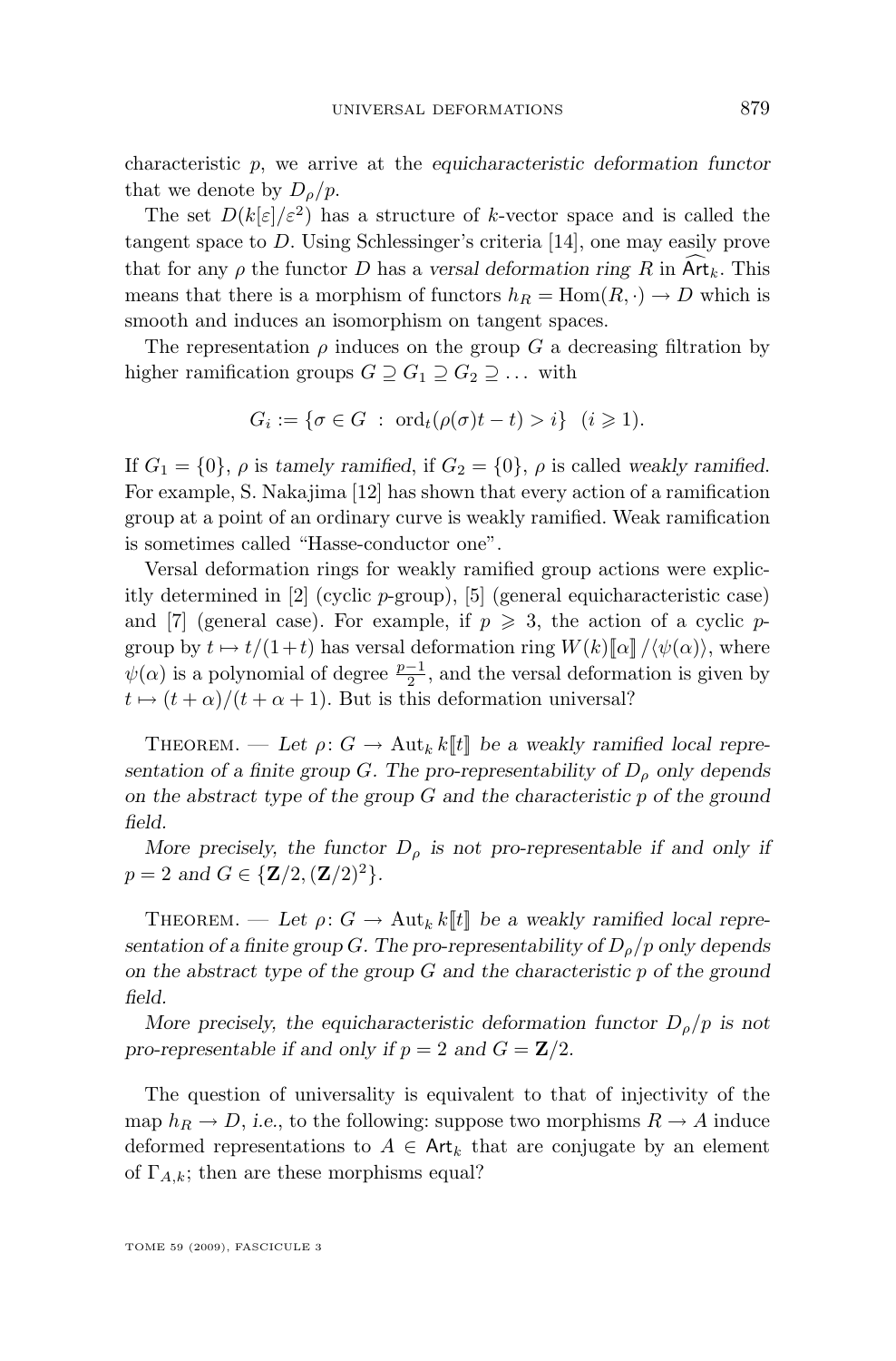<span id="page-4-0"></span>The proof is based on a kind of "linearization" technique, roughly as follows: call an element of  $\Gamma_A$  a *homography* if it is of the form

$$
t \mapsto (at+b)/(ct+d);
$$

then "when two homographies are conjugate by a power series, they are also conjugate by a homography". Though this is false as it stands, the gist is right (see Lemma [2.9](#page-10-0) for a correct statement, based on a more careful analysis of the "Nottingham group" over the category  $Art_k$ ). Since all versal lifts of weakly ramified group actions are homographies, the observation allows one to reason in a much smaller space of conjugating objects and finish the proof: essentially because a homography is in general determined by its first three Taylor coefficients.

Apart from proofs of the main theorems, the paper contains two other results. In the first section of the paper, we discuss general methods to prove universality and contrast them with our approach; this section can be read independently of the rest of the paper. The paper ends with a section that discusses a conjecture of Tim Dokchitser on non-pro-representable functors in the setting of a weak involution in characteristic two.

*Remark.* — Let G denote a finite group acting on a projective curve X of genus  $g \ge 2$ . The "global" deformation functor  $D_{X,G}$  of the pair  $(X,G)$ admits a smooth morphism to the direct product of "local" deformation functors of the ramification groups at the completed local rings at rami-fication points [\[2\]](#page-25-0). The functor  $D_{X,G}$  is *always* pro-representable, for the simple reason that it has no so-called "infinitesimal automorphisms" (since  $H^0(X, T_X)^G \subseteq H^0(X, T_X) = 0$ ; see also [\[15\]](#page-26-0), Section 2.6). This even holds in characteristic two, with the local deformation functors not necessarily pro-representable.

#### **1. A method for proving universality**

The literature contains some proofs of pro-representability, e.g. in case of the deformation theory of a curve of genus  $g \geq 2$  ([\[15\]](#page-26-0), [\[14\]](#page-26-0)), or a group action on one of those  $([2])$  $([2])$  $([2])$ , or of an absolutely irreducible linear representation ([\[11\]](#page-26-0)). The problem mainly consists in dealing with taking quotients of the objects under consideration under an equivalence relation with fixed points (cf. Remark (2.15) in [\[14\]](#page-26-0)). Some of the methods of proof can be abstracted into the following general principle: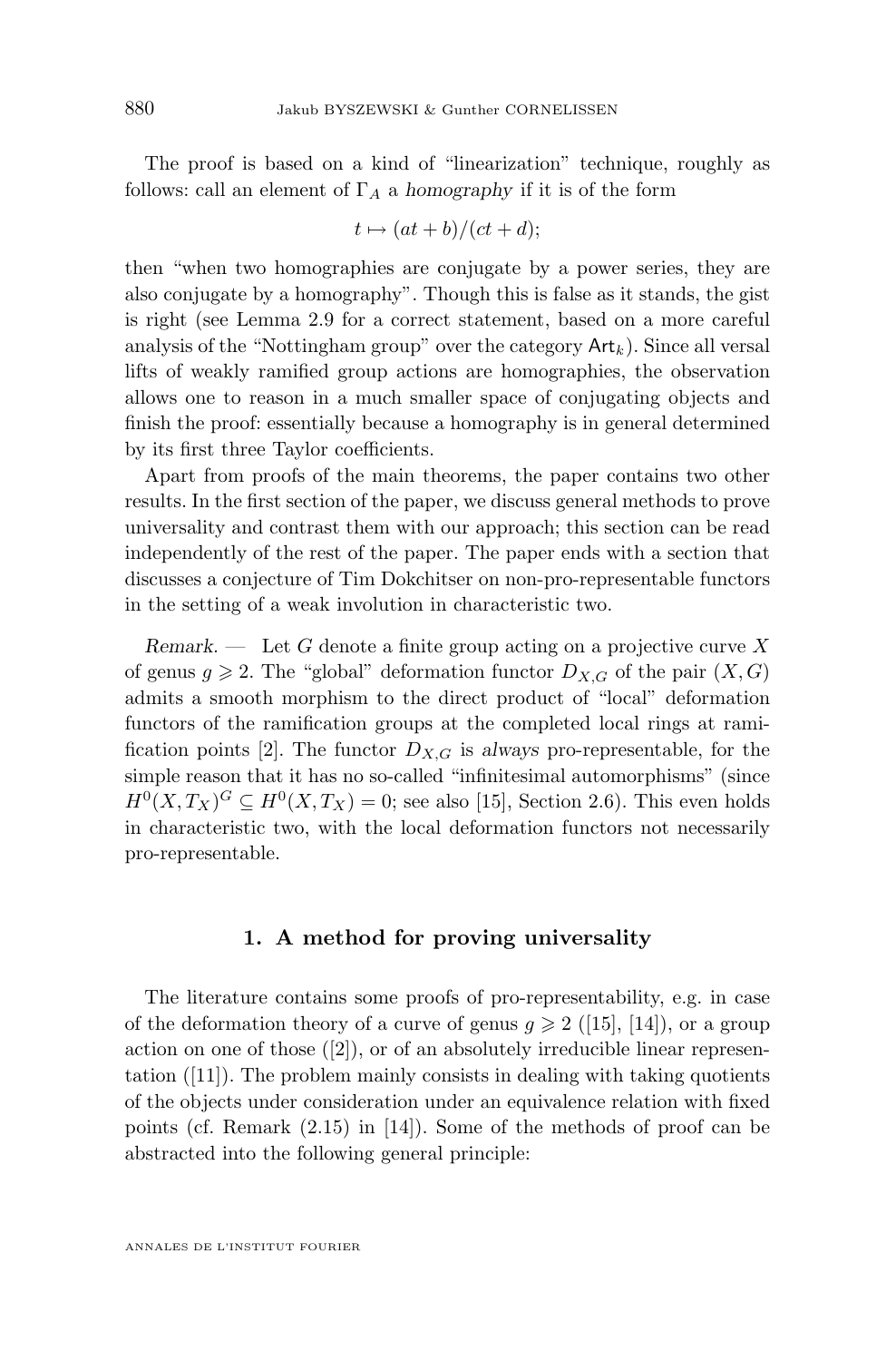THEOREM 1.1. — Let  $F_0$ : Art<sub>k</sub>  $\rightarrow$  Sets denote a pro-representable, not *necessarily finite dimensional functor, and let*  $\mathfrak{G}$ : Art<sub>k</sub>  $\rightarrow$  Groups *denote a group functor that acts on*  $F_0$ . Assume that  $\mathfrak{G}$  *satisfies the condition:* 

**H1** *for any morphism*  $A \to C$  *and any surjection*  $B \to C$  *in* Art<sub>k</sub>, the *map*  $\mathfrak{G}(A \times_C B) \to \mathfrak{G}(A) \times_{\mathfrak{G}(C)} \mathfrak{G}(B)$  *is surjective.*<sup>(1)</sup>

Assume the quotient functor  $F := \mathfrak{G} \backslash F_0$  is finite-dimensional. Then F is *pro-representable if the following two properties hold:*

- **P1** for any surjection  $A \twoheadrightarrow A_0$  in  $\mathsf{Art}_k$ ,  $\mathfrak{G}(A) \twoheadrightarrow \mathfrak{G}(A_0)$  is surjective;
- **P2** *for any surjection*  $A \rightarrow A_0$  *in* Art<sub>k</sub>, any  $\xi \in F_0(A)$  *and*  $g_0 \in \mathfrak{G}(A_0)$ *such that*

$$
g_0\xi\big|_{A_0} = \xi\big|_{A_0},
$$
 we can find  $g \in \mathfrak{G}(A)$  with  $g\big|_{A_0} = g_0$  and  $g\xi = \xi$ .

*Proof. —* We verify that Schlessinger's criterion [\[14,](#page-26-0) Theorem 2.11] for pro-representability of F holds. It is given by four conditions  $H_1, \ldots, H_4$ in loc. cit. Condition  $H_3$  is the finite dimensionality of F. To check  $H_1, H_2$ and  $H_4$ , it suffices to verify that

(\*) for any morphism  $A \to C$  and any surjective morphism  $B \to C$ , the map  $\varphi \colon F(A \times_C B) \to F(A) \times_{F(C)} F(B)$  is bijective.

We will deduce this from conditions **H1**, **P1** and **P2**.

- (i)  $\varphi$  is surjective. Choose an  $(\alpha, \beta) \in F(A) \times_{F(C)} F(B)$  and choose representatives  $\alpha_0 \in F_0(A)$  and  $\beta_0 \in F_0(B)$  of  $\alpha$  and  $\beta$ . Since  $\alpha|_C = \beta|_C$ , there exists a  $g_C \in \mathfrak{G}(C)$  such that  $\alpha_0|_C = g_C \beta_0|_C$ . By **P1**, there exists a  $g_B \in \mathfrak{G}(B)$  such that  $g_B|_C = g_C$ . Replacing  $\beta_0$ by  $g_B\beta_0$ , we can assume that  $\alpha_0|_C = \beta_0|_C$ . Since  $F_0$  is left exact, there exists a  $\xi_0 \in F_0(A \times_C B)$  such that  $\xi_0|_A = \alpha_0$  and  $\xi_0|_B = \beta_0$ . Denote by  $\xi$  the class of  $\xi_0$  in  $F(A \times_C B)$ . Then  $\varphi(\xi) = (\alpha, \beta)$ .
- (ii)  $\varphi$  is injective. Let  $\xi, \zeta \in F(A \times_C B)$  be such that  $\varphi(\xi) = \varphi(\zeta)$  and chooserepresentatives  $\xi_0, \zeta_0 \in F_0(A \times_C B)$  for  $\xi$  and  $\zeta$ , respectively. Since  $\varphi(\xi) = \varphi(\zeta)$ , there exist  $g_A \in \mathfrak{G}(A)$  and  $g_B \in \mathfrak{G}(B)$  such that  $\zeta_0|_A = g_A \zeta_0|_A$  and  $\zeta_0|_B = g_B \zeta_0|_B$ . We have  $\zeta_0|_C = g_A|_C \zeta_0|_C =$  $g_B\vert_C\zeta_0\vert_C$ . Thus  $g_B^{-1}\vert_C g_A\vert_C\zeta_0\vert_C = \vert\zeta_0\vert_C$ . By **P2**, there exists an  $h_B \in \mathfrak{G}(B)$  such that  $h_B\big|_{C} = g_B^{-1}\big|_{C}g_A\big|_{C}$  and  $h_B\zeta_0\big|_{B} = \zeta_0\big|_{B}$ . This means that  $g_B h_B\big|_C = g_A\big|_C$ . By **H1**, there is an  $h \in \mathfrak{G}(A \times_C B)$

 $(1)$  The name comes from the fact that this is equivalent to condition  $H_1$  of Schlessinger ([\[14\]](#page-26-0)) for the functor  $\mathfrak{G}$ .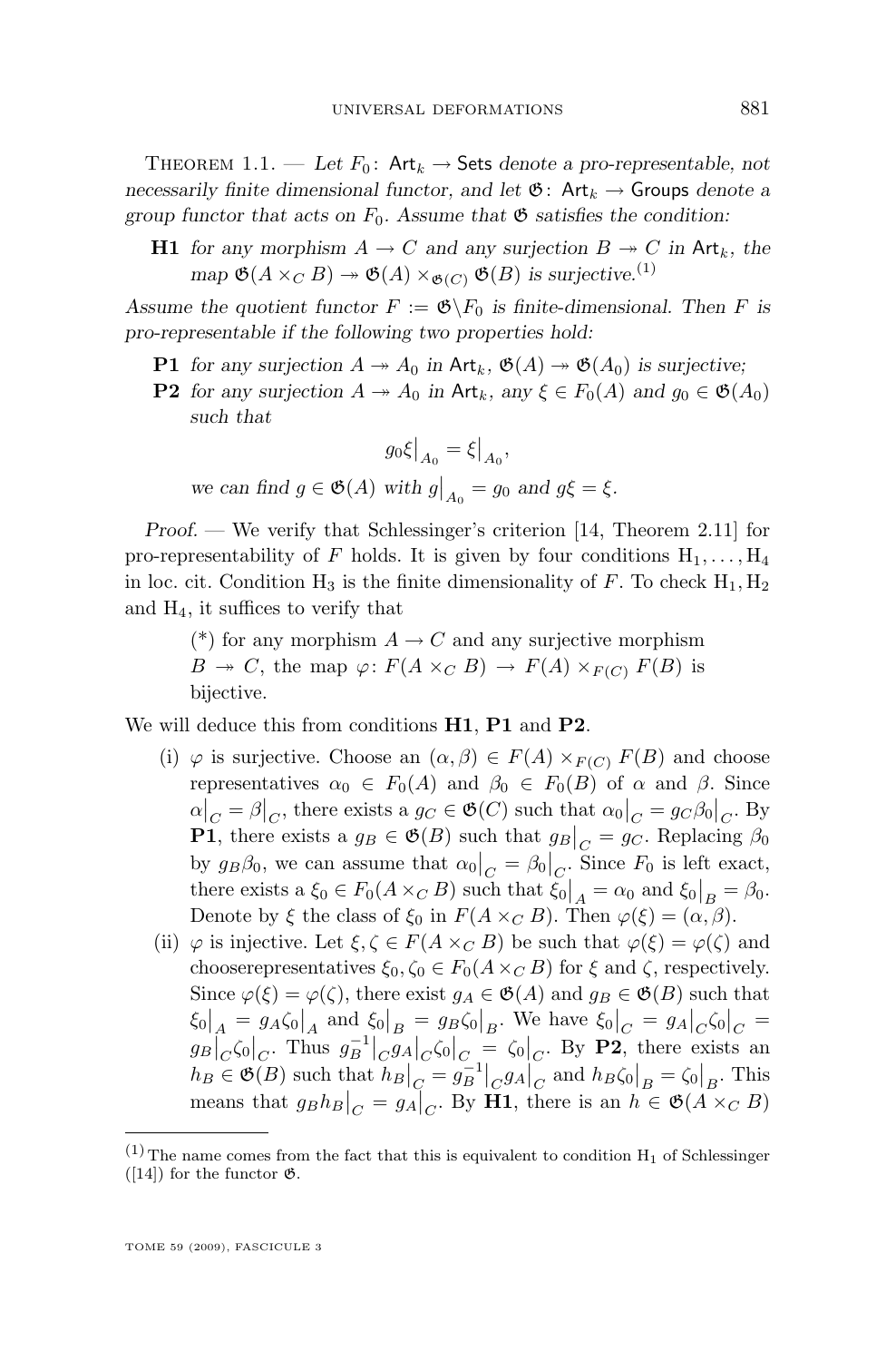such that  $h|_A = g_A$  and  $h|_B = g_B h_B$ . We have  $(h\zeta_0)\big|_A = g_A\zeta_0\big|_A = \zeta_0\big|_A$ 

and

$$
(h\zeta_0)\big|_B = g_B h_B \zeta_0 \big|_B = g_B \zeta_0 \big|_B = \zeta_0 \big|_B.
$$

Since the map  $F_0$  is left exact, we have  $h\zeta_0 = \zeta_0$  and hence  $\xi = \zeta$ .

*Remark 1.2.* — If F is finite dimensional, then the pro-representability of  $F$  is equivalent to its left-exactness. For a general functor  $F$ , not necessary of finite dimension, one may verify that  $F$  is left-exact if condition  $(*)$ in the above proof holds. If the tangent space to  $F$  is of infinite dimension and one considers only the equicharacteristic case (i.e., one replaces  $Art_k$ by its subcategory of k-algebras), this was proven by Fantechi and Manetti in [\[9,](#page-26-0) Corollary 6.3]. We don't know whether the methods of [\[9\]](#page-26-0) also apply to the case of mixed-characteristic functors, but an elementary proof is possible, which we don't present here, since in our applications, F will be finite dimensional (but  $F_0$  won't necessarily be so).

We now examine what this result amounts to in two examples: linear representations and local representations in the sense of the introduction.

*Example 1.* — Let  $\rho: G \to GL_n(k)$  be a *linear representation* of a finitely generated group G and let  $F: Art_k \rightarrow Sets$  be the deformation functor of  $\rho$ , *i.e.*, a functor given by  $F := \mathfrak{G} \backslash F_0$ , where  $F_0$  assigns to an object A in Art<sub>k</sub> the set of all lifts of  $\rho$  to  $\rho_A: G \to GL_n(A)$  and  $\mathfrak{G}$  is given by  $\mathfrak{G}(A) = \text{ker}(\text{GL}_n(A) \to \text{GL}_n(k))$ , acting on  $F_0$  by conjugation. It is clear that  $F_0$  is pro-representable, in fact, to determine a lift of  $\rho$ one has to lift each matrix  $\rho(g)$  separately to A, and verify that the lifts give a group homomorphism. The latter condition can be expressed as a (finitely generated) ideal of algebraic relations between the finitely many coefficients of the lifts. Hence the quotient of a formal power series ring in coefficients of the lifts by these relations pro-represents the functor  $F_0$ . It is also clear that the functor  $\mathfrak G$  satisfies conditions **H1** and **P1** (matrices trivially lift, and invertibility conditions can be guaranteed by considering determinants).

Now assume that  $\rho$  is absolutely irreducible. By Schur's Lemma, the commutator of the image of the linear representation is the set of scalar matrices ([\[11\]](#page-26-0)). Clearly, scalar matrices can be lifted against surjections  $A \rightarrow A_0$ , which shows that  $\mathfrak{G}$  also satisfies the condition **P2**. This proves that the deformation functor of an absolutely irreducible linear representation is pro-representable.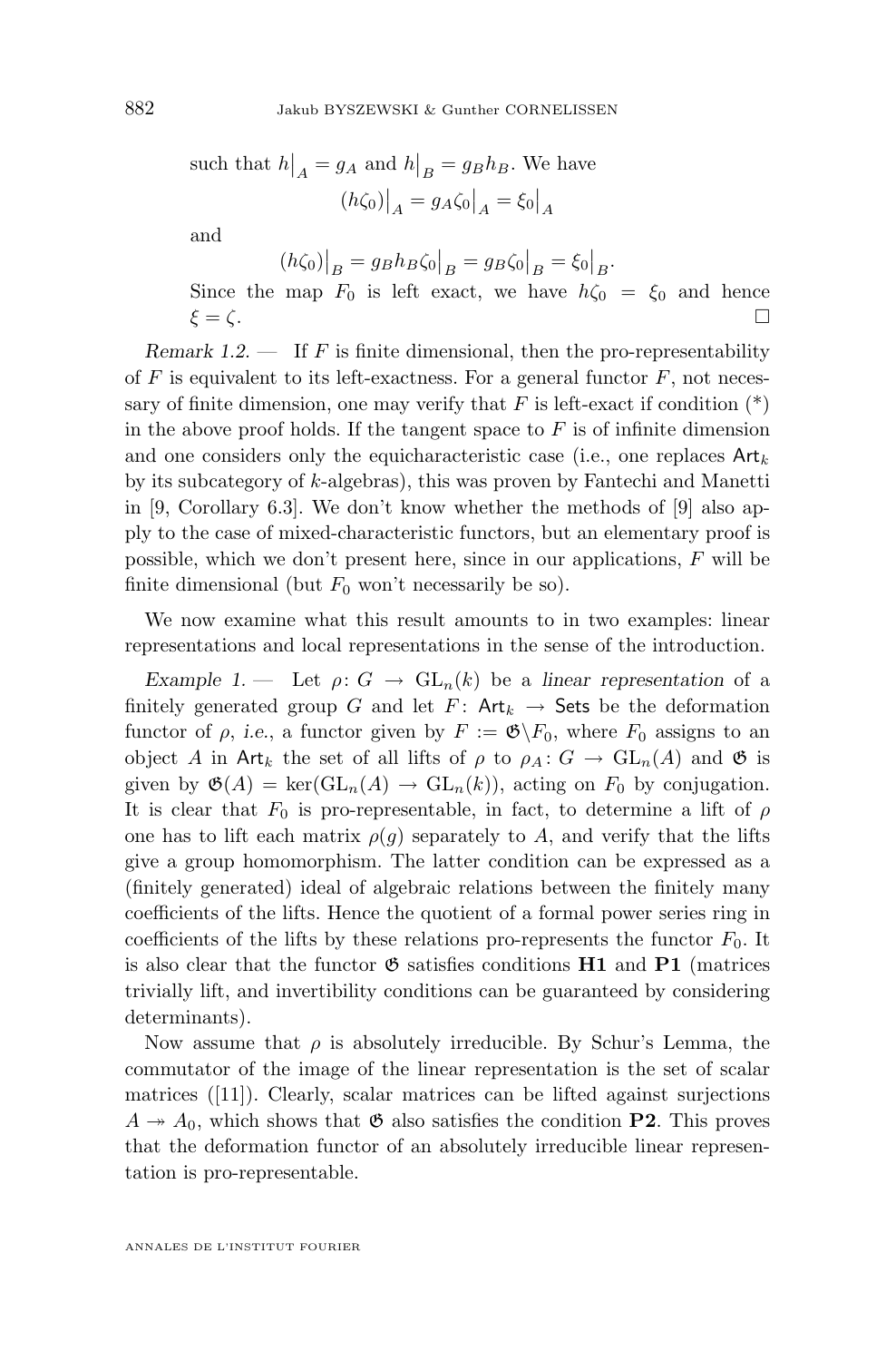*Example 2. —* In the setting of *local representations*, the main object of study in this paper, the functor  $F_0$  describes group homomorphism lifts  $G \to \Gamma_A$  and  $\mathfrak{G}(A) = \Gamma_{A,k}$  acts by conjugation on  $F_0$ . Just like in the case of linear representations, it is clear that  $F_0$  is pro-representable. However, we have to be slightly careful since the tangent spaces to  $F_0$  and  $\mathfrak{G}$  are infinite dimensional and so the usual theory of Schlessinger does not apply. Nevertheless, it is clear that  $\mathfrak{G}$  satisfies conditions **H1** and **P1**, so if one could establish directly that **P2** holds, then the pro-representability would follow. Also, one may wonder whether it is exactly for the non-pro-representable cases in our main theorems that **P2** fails. These appear to be difficult problems concerning power series (instead of matrices as in the previous example) over Artin rings. In this paper, we only show that one can reduce in the weakly ramified case to the study of conjugation by matrices over varying extensions  $A'$ .

More precisely, the structure of our proofs is as follows. We start off with a versal deformation over a versal ring  $R$  and assume pro-representability fails at some ring  $A \in \mathsf{Art}_k$ : there are two different morphisms from R to A that induce the same deformation, that is, the same representation up to  $\Gamma_A$ -conjugacy. For  $A \in \text{Art}_k$ , let  $\Gamma_A^0$  denote the subgroup of elements  $\varphi$ of  $\Gamma_A$  with  $\varphi(t)$  having zero constant term. Our study of this "Nottingham" group"  $\Gamma_A^0$  over Art<sub>k</sub> in section [2](#page-8-0) shows that we can conjugate the image of one of these representations into  $\Gamma^0_{A'}$ , but only for an extension  $A \subseteq A'$ that depends on the versal deformation: we have to extract a square root somewhere.

After we have mapped the image into  $\Gamma^0_{A'}$ , we prove that one can assume that the  $\Gamma_{A,k}$ -conjugation between the two representations is given by "matrix conjugation" in the projective borel group over  $A'$ . This, however, leads to some trace and determinant equalities that show the original morphisms to be equal, contradiction.

*Remark 1.3.* — It is important to note that the proof doesn't show that any  $\Gamma_{A,k}$ -conjugacy can be replaced by a matrix conjugacy *over* A. For example, this slight non-functoriality of the method excludes a direct application to Dokchitser's question (considered in the final section of the paper), in the sense that one cannot directly see a group *functor* action representing the matrix conjugation, which is taking place over a *varying* ring extension of A. Nevertheless, our results in the final section allow to bypass this and indeed find two candidate group functors for the problem.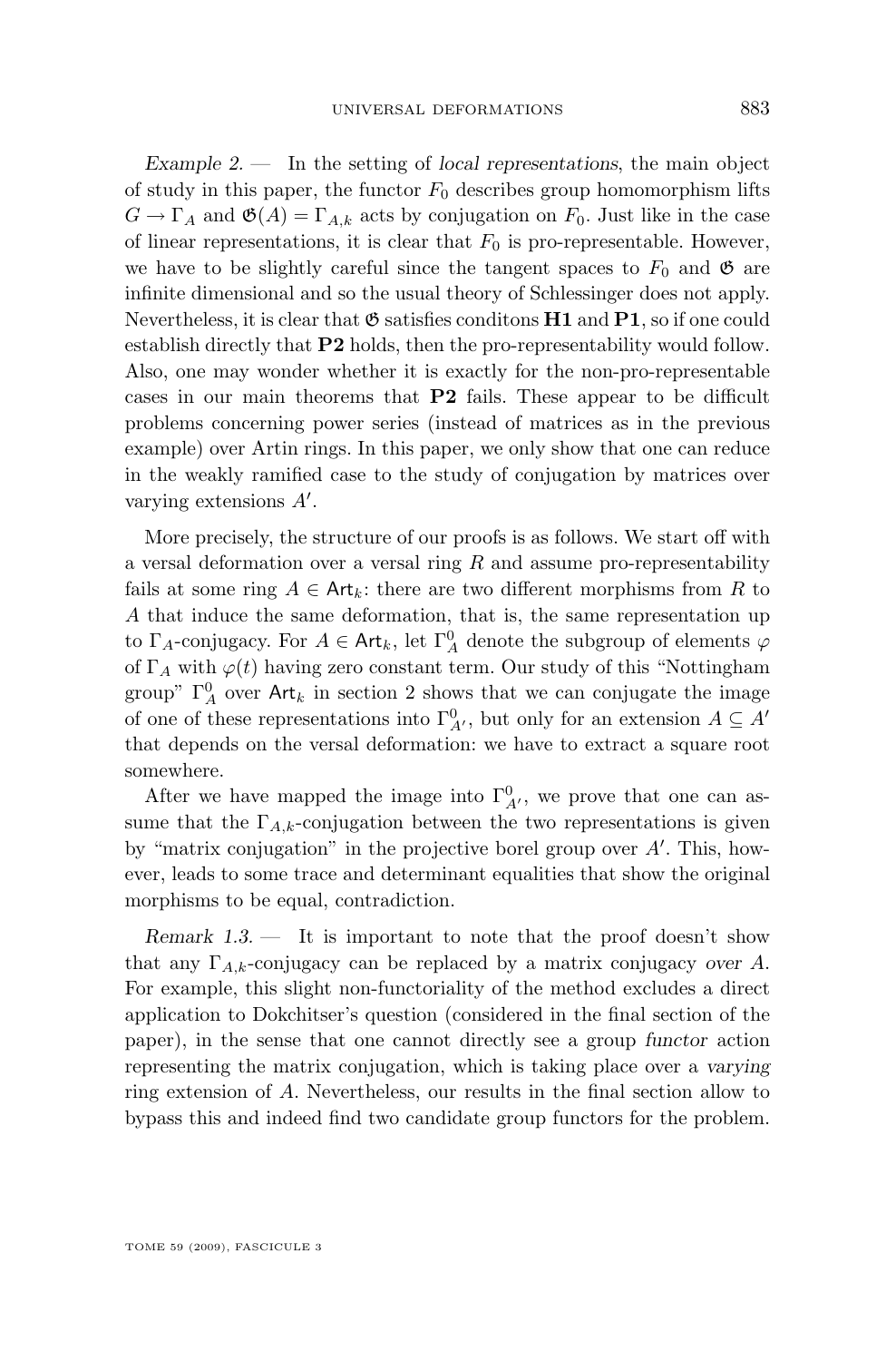#### <span id="page-8-0"></span>**2.** Nottingham and Borel groups over the category  $Art_k$

In this section, we set up the necessary technical lemmas that allow us to switch from inacessible calculations with power series to easier ones involving fractional linear transformations.

DEFINITION 2.1. — Let A in  $\mathsf{Art}_k$ , and denote by:  $A \to k$  the reduction *map.* We denote the group  $\text{Aut}_A A[[t]]$  by  $\Gamma_A$ . Define its subgroups

 $\Gamma_A^i = \{ \varphi \in \Gamma_A \mid \varphi(t) \equiv t \pmod{t^{i+1}} \}, \quad i \geqslant -1.$ 

*We obtain in this way a decreasing filtration*

$$
\Gamma_A = \Gamma_A^{-1} \supseteq \Gamma_A^0 \supseteq \Gamma_A^1 \supseteq \dots
$$

An element  $\gamma \in \Gamma_A$  *is uniquely determined by the power series*  $\gamma(t)$ *, and by slight abuse of notation, we shall also write such an element of*  $\Gamma_A$  *as the power series that represents its action on* t*. In terms of these power series, the group law corresponds to composition,*  $(\varphi \cdot \psi)(t) = \psi(\varphi(t))$ *. We observe the following two easy facts:*

- (i) *For a*  $\varphi \in \Gamma_A$ *, we have*  $\varphi(t) = a_0 + a_1 t + \dots$  *with*  $a_0 \in \mathfrak{m}_A$  *and*  $a_1 \in A^*$ ;
- (ii) *For any*  $g(t) \in A[t]$  *such that*  $g(t) = a_0 + a_1 t + \dots$  *and*  $a_0 \in \mathfrak{m}_A$ *,*  $a_1 \in A^*$ , there exists a unique  $\varphi \in \Gamma_A$  such that  $\varphi(t) = g(t)$ .

*Remark 2.2.* — The group of "wild automorphisms"  $\Gamma_A^0$  has been called the Nottingham group in group theory, especially for A a finite field , cf. [\[13\]](#page-26-0) chapter 6 & 10. Here, we study the "Nottingham group over the category  $Art_k$ ". We need to be careful with the "linear algebra" over rings A in  $Art_k$ , since they can have nilpotents, etc. Also note that for all  $A \neq k$  in  $\text{Art}_k$ , there exist  $\gamma \in \Gamma_A$  such that  $\gamma(t)$  has non-zero constant term.

LEMMA 2.3. — *For*  $i \geq 1$ *, we have* 

(i)  $\psi \in \Gamma_A$  *belongs to the left coset*  $\Gamma_A^i \gamma$  *exactly if* 

$$
\psi(t) \equiv \gamma(t) \pmod{t^{i+1}};
$$

(ii) the subgroups  $\Gamma_A^i$  are normal in  $\Gamma_A^0$ .

*Proof.* — For  $\gamma = \sum b_j t^j \in \Gamma_A$ , a series  $\psi = \sum a_j t^j$  belongs to the left coset  $\Gamma_A^i \gamma$  exactly if there exists  $\gamma_i = t + \sum_{j \geqslant i+1} c_j t^j$  with  $\gamma_i \cdot \gamma = \psi$ , which is is equivalent to an infinite linear system of the form  $a_0 = b_0$ ,  $a_1 =$  $b_1, \ldots, a_i = b_i$  and for  $j > i$ ,

 $a_j = b_1 c_j +$  (an algebraic expression in  $c_k$  for  $k < j$  and  $b_k$ ).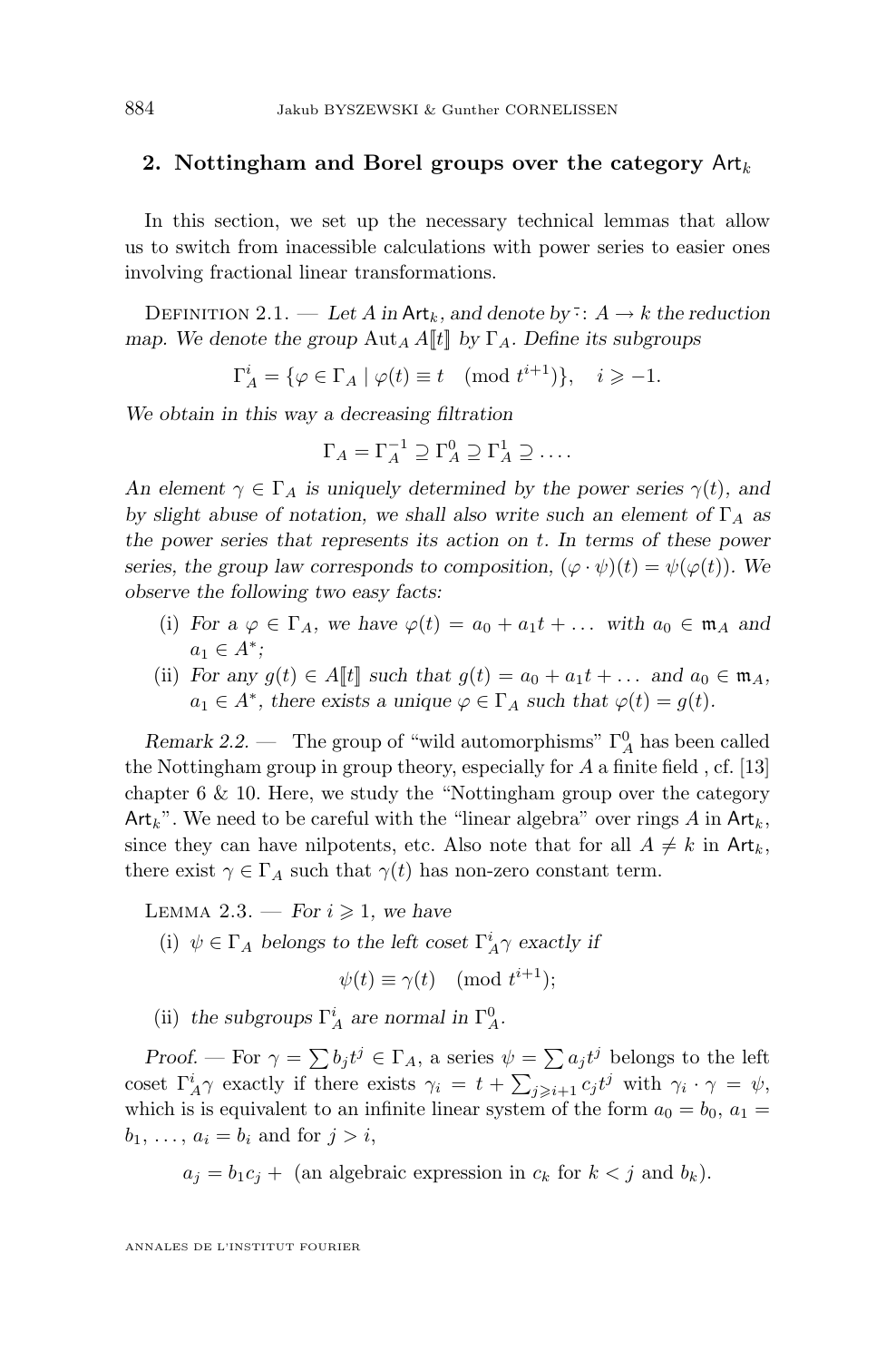<span id="page-9-0"></span>Now the important thing is that  $b_1$  is invertible (property (i) in [2.1\)](#page-8-0), so one can solve iteratively for  $c_i$ .

For (ii), we determine the right cosets  $\gamma \Gamma_A^i$  for  $\gamma \in \Gamma_A^0$  in a similar way: since then  $b_0 = 0$ , we find an infinite linear system of the form  $a_0 = 0$ ,  $a_1 =$  $b_1, \ldots, a_i = b_i$  and for  $j > i$ ,

$$
a_j = c_j b_1^{i+1} +
$$
 (an algebraic expression in  $c_k$  for  $k < j$  and  $b_k$ ).

Again,  $b_1$  is invertible (property (i) in [2.1\)](#page-8-0), so one can solve iteratively for c<sub>j</sub>. Since left and right cosets coincide,  $\Gamma_A^i$  is normal in  $\Gamma_A^0$ .

*Remark 2.4.* — The groups  $\Gamma_A^i$  ( $i \geq 0$ ) are in general *not* normal in  $\Gamma_A$ , as can be seen from constructing the right cosets of a  $\gamma = b_0+b_1t+\cdots \in \Gamma_A$ with  $b_0 \neq 0$  as in the above proof. Another proof of (ii) goes as follows:  $\Gamma^i_A$ is the kernel of the morphism from  $\Gamma_A^0$  to the power series truncated at  $t^i$ . For  $A$  a finite field, (i) and (ii) are also proven on page 207–208 of [\[13\]](#page-26-0).

DEFINITION 2.5. — *We denote by*  $\mathfrak{B}(A)$  *the subgroup of the group* PGL2(A) *given by*

$$
\mathfrak{B}(A) = \left\{ \begin{pmatrix} a & b \\ c & d \end{pmatrix} \in \mathrm{PGL}_2(A) \mid a, c, d \in A, b \in \mathfrak{m}_A \right\}.
$$

*Remark 2.6.* — For  $A = k$ ,  $\mathfrak{B}(k)$  is precisely the standard (projective) Borel subgroup  $\mathfrak{B}(k) = B(k)/k^*$  of the group  $\text{PGL}_2(k)$  and thus the elements of  $\mathfrak{B}(A)$  can be regarded as deformations of matrices in  $\mathfrak{B}(k)$ . Note that  $\mathfrak{B}$  is a group functor on the category of local rings with residue field k.

DEFINITION 2.7. — The reduction map  $\bar{\cdot}$  :  $A \rightarrow k$  induces reduction *maps*  $\Gamma_A \to \Gamma_k$  *and*  $\mathfrak{B}(A) \to \mathfrak{B}(k)$  *that we still denote by a bar. Their respective kernels are denoted by*  $\Gamma_{A,k}$  *and*  $\mathfrak{B}_{A,k}$ *.* 

To any element  $\begin{pmatrix} a & b \\ c & d \end{pmatrix} \in \mathfrak{B}(A)$  we associate the element of  $\Gamma_A$  given by its Taylor expansion

(2.1) 
$$
t \mapsto \frac{at+b}{ct+d} = \frac{b}{d} + \frac{ad - bc}{d^2}t - \frac{c(ad - bc)}{d^3}t^2 + \dots
$$

In this way, we can interpret  $\mathfrak{B}(A)$  as a subgroup of  $\Gamma_A$ . We will do so without further mention. This interpretation is functorial in A.

LEMMA 2.8. — *Any element*  $\gamma \in \Gamma_A$  *has a unique decomposition of the form*

$$
\gamma = \gamma_2 \, \varphi \quad \text{with} \quad \gamma_2 \in \Gamma_A^2, \varphi \in \mathfrak{B}(A).
$$

TOME 59 (2009), FASCICULE 3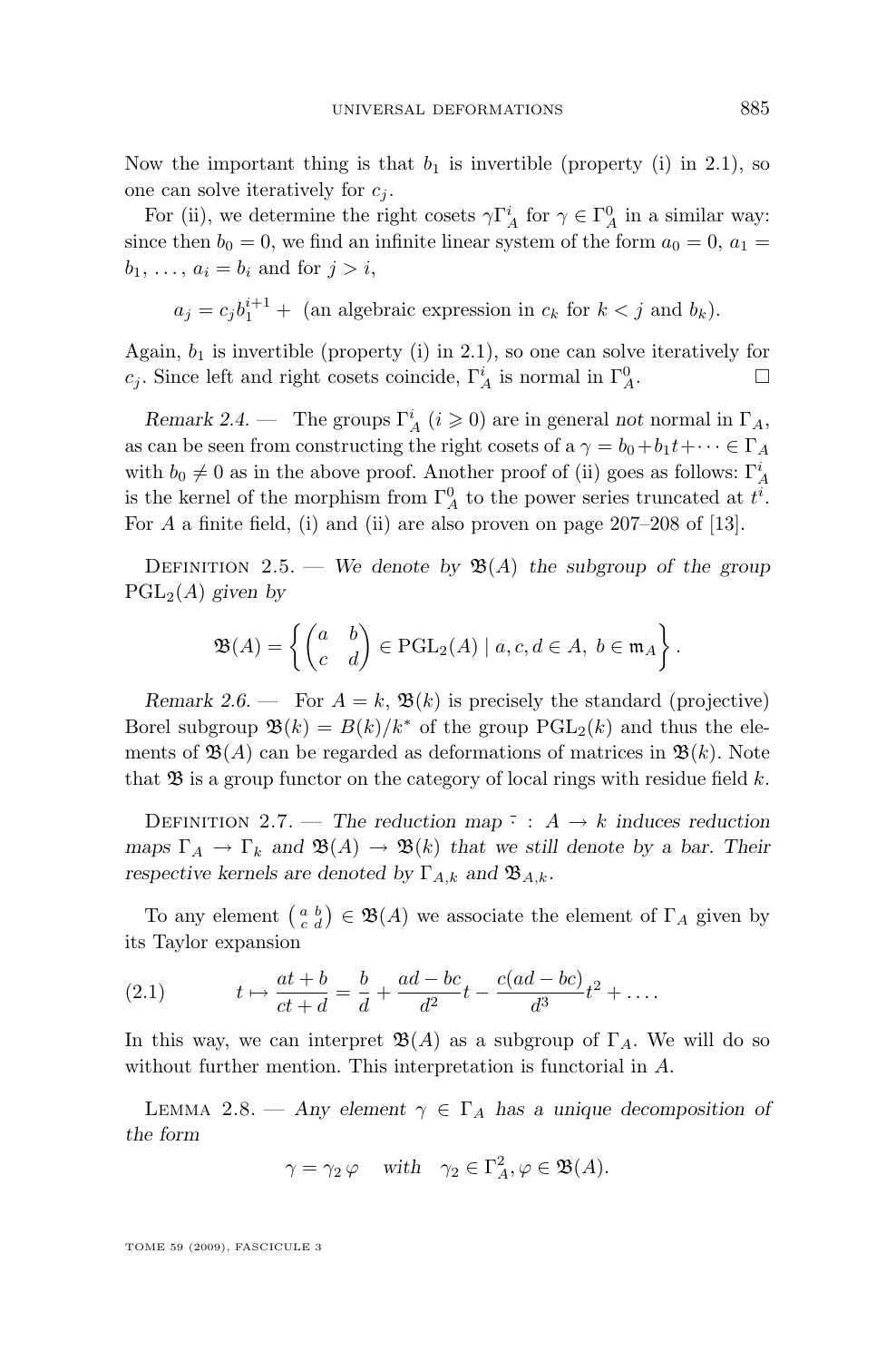<span id="page-10-0"></span>*Proof.* — By Lemma [2.3](#page-8-0) (i), we can represent the elements of  $\Gamma_A^2 \backslash \Gamma_A$ by power series modulo  $t^3$ . The surjective set theoretical map  $f : \mathfrak{B}(A) \to$  $\Gamma_A^2 \backslash \Gamma_A$  induced by [\(2.1\)](#page-9-0) has inverse

$$
u_0 + u_1 t + u_2 t^2 \mod t^3 \mapsto \begin{pmatrix} u_1 + u_0 u_2 u_1^{-1} & u_0 \\ u_2 u_1^{-1} & 1 \end{pmatrix}.
$$

Note that the right hand side belongs to  $\mathfrak{B}(A)$  since  $u_0 \in \mathfrak{m}_A$  and its determinant is  $u_1 \in A^*$ , cf. property (ii) in [2.1.](#page-8-0)

For general  $\gamma \in \Gamma_A$ , set  $\varphi := f^{-1}(\Gamma_A^2 \gamma)$ ; then  $\gamma_2 := \gamma \varphi^{-1} \in \Gamma_A^2$ , and the uniqueness of the decomposition follows from the bijectivity of  $f$ .  $\Box$ 

From this, we deduce our first main property of conjugation of elements in  $\mathfrak{B}(A)$  by an element of  $\Gamma_A$  (recall the definition of  $\Gamma_{A,k}$  and  $\mathfrak{B}_{A,k}$  from [2.7\)](#page-9-0):

PROPOSITION 2.9. — Let  $\varphi, \psi \colon G \to \mathfrak{B}(A)$  be two morphisms of groups. Assume that  $\psi$  can be conjugated into  $\Gamma_A^0$  by an element in  $\mathfrak{B}_{A,k}$ . Then if  $\varphi$  and  $\psi$  are conjugate by an element of  $\Gamma_{A,k}$ , then they are also conjugate by an element of  $\mathfrak{B}_{A,k}$ .

*Proof.* — We assume there exists  $\tau \in \mathfrak{B}_{A,k}$  and  $\eta \in \Gamma_{A,k}$  with

$$
\tau\psi(g)\tau^{-1}\in\Gamma_A^0
$$

and  $\psi(g) = \eta \varphi(g) \eta^{-1}$  for all  $g \in G$ . Hence we know that  $\tau \psi(g) \tau^{-1} =$  $\tau \eta \varphi(g)(\tau \eta)^{-1}$  lies in  $\Gamma_A^0$  for any  $g \in G$  and that  $\overline{\tau \eta} = id$ . By Lemma [2.8](#page-9-0) we can write  $\tau \eta = \xi \theta$  with  $\xi \in \Gamma_A^2$  and  $\theta \in \mathfrak{B}(A)$ . Furthermore, by the uniqueness of such a decomposition over k we have  $\overline{\xi} = \overline{\theta} = id$ . Now

$$
\xi \cdot \theta \varphi(g)\theta^{-1} = \tau \psi(g)\tau^{-1} \cdot \xi.
$$

Since  $\Gamma_A^2$  is a normal subgroup of  $\Gamma_A^0$  (cf. Lemma [2.3\(](#page-8-0)ii)), we have

$$
\tau \psi(g) \tau^{-1} \cdot \xi = \xi_g' \cdot \tau \psi(g) \tau^{-1}
$$

for some  $\xi_g' \in \Gamma_A^2$  (which *a priori* might depend on *g*). Thus

$$
\xi \cdot \theta \varphi(g)\theta^{-1} = \xi_g' \cdot \tau \psi(g)\tau^{-1}
$$

are two decompositions into a product of an element of  $\Gamma_A^2$  and  $\mathfrak{B}(A)$ . Again by Lemma [2.8](#page-9-0) they coincide, *i.e.*,  $\xi = \xi_g'$  and  $\tau \psi(g) \tau^{-1} = \theta \varphi(g) \theta^{-1}$ . Thus

$$
\psi(g) = \tau^{-1} \theta \varphi(g) (\tau^{-1} \theta)^{-1}
$$
  
and  $\tau^{-1} \theta \in \mathfrak{B}(A), \overline{\tau^{-1} \theta} = id.$ 

for all  $g \in G$ 

*Remark 2.10. —* In the proposition, the condition that one of the representation can be conjugated into  $\Gamma^0_A$  cannot be left out (in the proof, this is reflected in the use of the fact that  $\Gamma_A^2$  is normal in  $\Gamma_A^0$ ).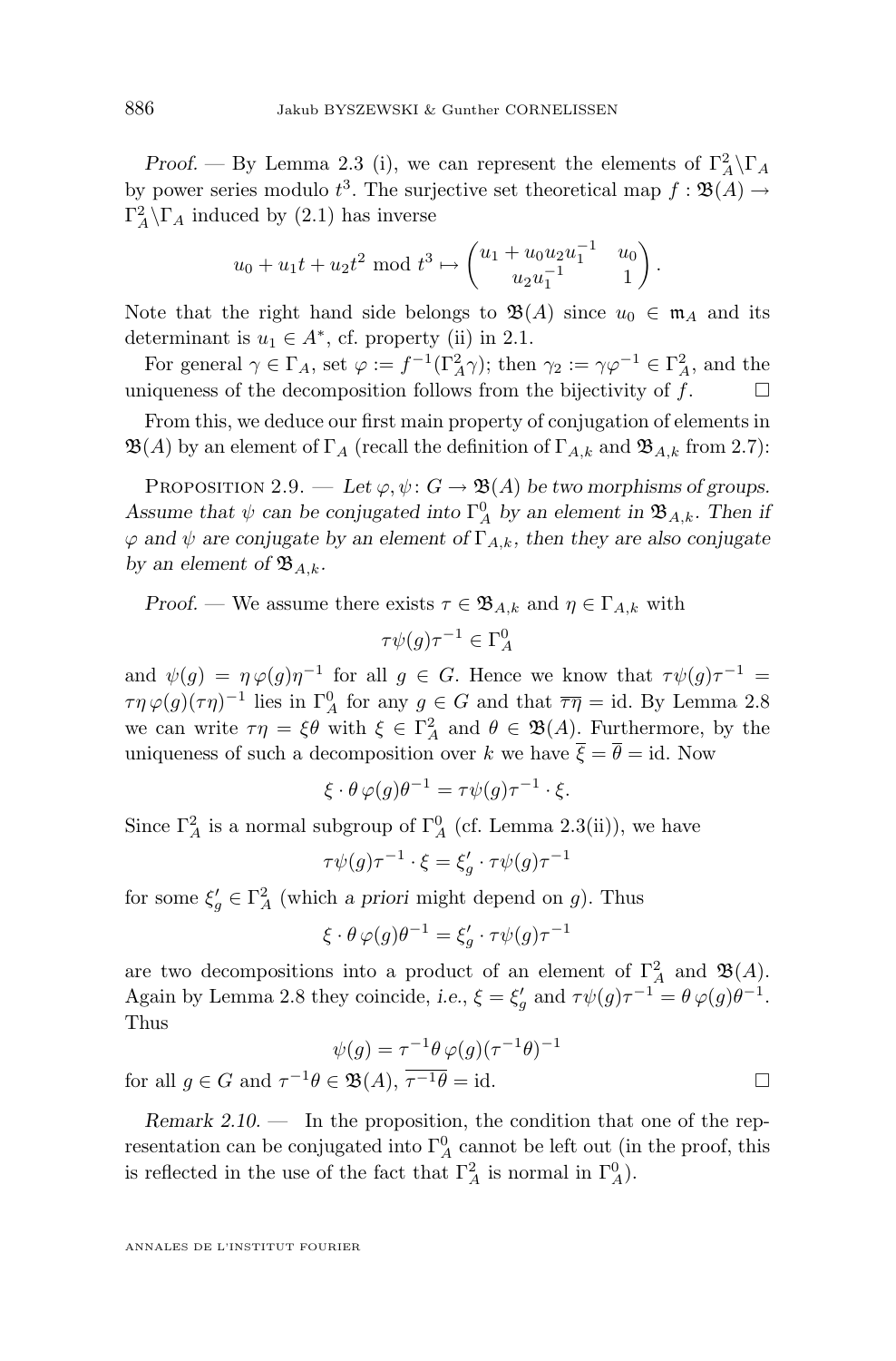<span id="page-11-0"></span>Indeed, let k be a field of characteristic char  $k \neq 2, 3$  and set  $A = k[\varepsilon]/\varepsilon^3$ . Then

$$
\psi
$$
:  $t \mapsto t + \varepsilon$  and  $\varphi$ :  $t \mapsto \frac{t + \varepsilon}{-3\varepsilon^2 t + 1} = \varepsilon + t + 3\varepsilon^2 t^2$ 

are conjugate by

$$
\tau: t \mapsto t + \varepsilon t^3 \in \Gamma_A^0
$$

since  $\psi \tau = \tau \varphi$ , but are not conjugate by an element  $\gamma$  of  $\mathfrak{B}(A)$ . The latter is proven by direct matrix calculation, along the following lines. Suppose we have a matrix representation  $\gamma \psi = \lambda \varphi \gamma$  for  $\lambda \in A^*$ . Taking traces, we find  $\lambda = 1$ , and then we arrive at a system of equations for the entries of  $\gamma$ that only has a solution with all those entries in  $m_A$ , so such  $\gamma$  are not invertible. And indeed, neither  $\psi$  nor  $\varphi$  can be conjugated into  $\Gamma^0_A$  — we leave out the standard matrix computation that proves this.

The next proposition shows that certain group actions can be conjugated into a  $\Gamma^0$ -type group, but only over an extension of the ground ring A:

PROPOSITION 2.11. — Let G be a cyclic p-group and  $\varphi: G \to \mathfrak{B}(A)$ *a* group homomorphism. There exists an extension  $A \subseteq A'$  in  $Art_k$  such *that*  $\varphi$  *can be conjugated by an element of*  $\mathfrak{B}_{A',k}$  *into*  $\Gamma^0_{A'}$ *.* 

*Proof.* — Let q denote a generator of G and put

$$
A' = A[\mathfrak{z}]/(\mathfrak{z}^2 - a\mathfrak{z} - b)
$$

with some  $a, b \in \mathfrak{m}_A$  to be determined. The ring A' is a free A-algebra with basis  $\{1, \mathfrak{z}\}\.$  Since  $\mathfrak{z}^2 A' \subseteq \mathfrak{m}_A A'$ , the ideal  $\mathfrak{m}_A \cdot 1 + A \cdot \mathfrak{z}$  is nilpotent. Hence, it is the unique maximal ideal and the ring  $A'$  is an object of  $\text{Art}_k$ , in particular, the residue field is k. Write  $\varphi(g) = \begin{pmatrix} u & v \\ w & z \end{pmatrix}$  and put  $\gamma(t) = t - \mathfrak{z}$ . Then  $\gamma \varphi(g) \gamma^{-1} \in \Gamma^0_{A'}$  if and only if

$$
\frac{u\mathfrak{z}+v}{w\mathfrak{z}+z}=\mathfrak{z}.
$$

This means that we need to have  $wa = u - z$  and  $wb = v$ . The order of  $\overline{\varphi}(g) = \left(\frac{\overline{u}}{w}\frac{0}{z}\right)$  is a power of p, and is different from one. Hence we have  $\overline{u} = \overline{z}$  and  $\overline{w} \neq 0$ . Thus w is invertible and  $a = w^{-1}(u - z)$  and  $b = w^{-1}v$ give the unique solution to our equations.

*Remark 2.12.* — The extension  $A \subseteq A'$  cannot be avoided in general. For example, with char  $k = 2$  and  $A = k[\epsilon]/\epsilon^4$ , we have that

$$
\begin{pmatrix} 1 & \varepsilon \\ 1 & 1 \end{pmatrix} \text{ and } \begin{pmatrix} 1 & \varepsilon + \varepsilon^3 \\ 1 & 1 \end{pmatrix}
$$

TOME 59 (2009), FASCICULE 3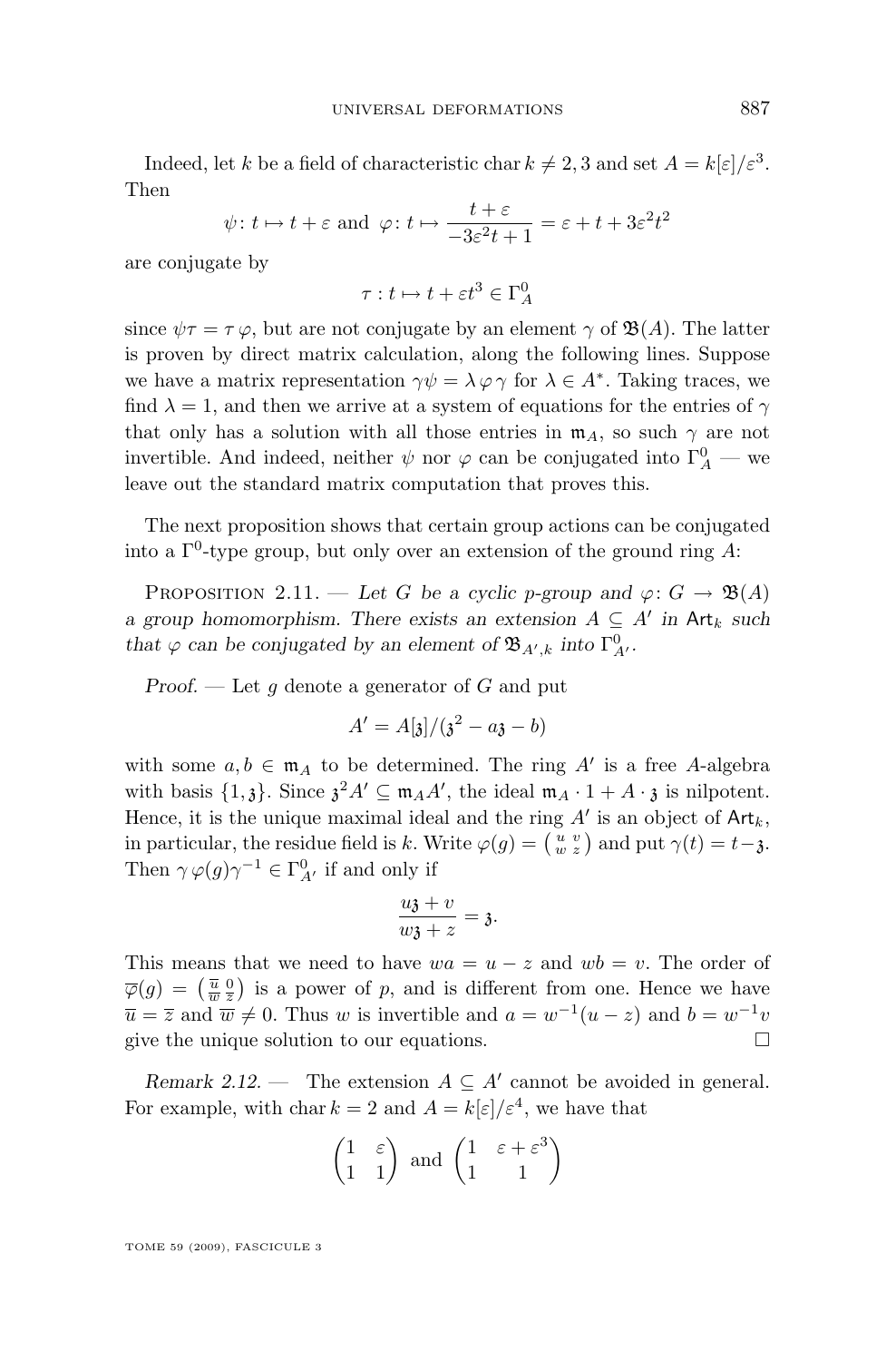<span id="page-12-0"></span>are not conjugate by  $\mathfrak{B}_{A,k}$ , but they are by  $\mathfrak{B}_{A',k}$  for  $A'=A[\sqrt{\frac{1}{2\pi}}A_{k}^{\dagger}]$  $[1+\varepsilon^3]$ . This can be seen by an easy calculation, or by appealing to Proposition [2.20](#page-13-0) *infra*.

*Remark 2.13.* — The proof shows more: namely, that we can choose  $A' = A[\mathfrak{z}]/(\mathfrak{z}^2 - a\mathfrak{z} - b)$  with  $a, b \in \mathfrak{m}_A$  and  $\gamma$  to be just the translation  $\gamma(t) = t - \lambda$ .

We wish to extend this proposition to the case of certain abelian  $p$ -groups, for which we need the following:

DEFINITION 2.14. — *Two elements*  $\psi$ ,  $\varphi$  of PGL<sub>2</sub>(A) are called affinely dependent *if there exist*  $a \in A^*$  *and*  $b \in A$  *such that*  $\psi = a \varphi + b \cdot id$ *. The relation of affine dependence is an equivalence relation.*

LEMMA 2.15. — Assume char  $k \neq 2$ . Then any two commuting matrices  $\varphi, \psi$  in  $\mathfrak{B}(A)$  such that their images in  $\mathfrak{B}(k)$  are not both diagonal are *affinely dependent.*

*Proof.* — Let m and n be matrices inducing  $\varphi$  and  $\psi$ , with  $\overline{m}$  not diagonal. Then there exists  $\lambda \in A^*$  such that  $mn = \lambda nm$ . Taking determinants we get  $\lambda^2 = 1$ . Now  $(\lambda + 1) - (\lambda - 1) = 2$ , and since char  $k \neq 2$ , we conclude that one of  $\lambda \pm 1$  is invertible. Hence we conclude from  $(\lambda + 1)(\lambda - 1) = 0$ that  $\lambda = \pm 1$ .

Write 
$$
m = \begin{pmatrix} a_1 & b_1 \\ c_1 & d_1 \end{pmatrix}
$$
 and  $n = \begin{pmatrix} a_2 & b_2 \\ c_2 & d_2 \end{pmatrix}$ . This gives  
\n
$$
\begin{pmatrix} a_1a_2 + b_1c_2 & a_1b_2 + b_1d_2 \\ c_1a_2 + d_1c_2 & c_1b_2 + d_1d_2 \end{pmatrix} = \lambda \begin{pmatrix} a_1a_2 + c_1b_2 & b_1a_2 + d_1b_2 \\ a_1c_2 + c_1d_2 & b_1c_2 + d_1d_2 \end{pmatrix}.
$$

Since  $\overline{a_1}, \overline{a_2} \in k^*$  and  $\overline{b_1} = \overline{b_2} = 0$ , by reduction to k one gets  $\overline{\lambda} = 1$ from looking at the left most top entry. Hence  $\lambda = 1$ . It then follows that  $b_1c_2 = c_1b_2$  and  $(a_1 - d_1)c_2 = c_1(a_2 - d_2)$ . As the reduction of m is not diagonal,  $\overline{c_1} \neq 0$ , so  $c_1$  is invertible, and this shows that

$$
n = am + b \cdot \text{id}
$$
 with  $a = \frac{c_2}{c_1}$  and  $b = \frac{c_1 d_2 - d_1 c_2}{c_1}$ .

*Remark 2.16.* — The claim of the lemma is false if chark  $= 2$ , for example, in  $A = k[\varepsilon]/\varepsilon^2$ , set

$$
\psi := \begin{pmatrix} 1 + \varepsilon & \varepsilon \\ 0 & 1 \end{pmatrix} \text{ and } \varphi := \begin{pmatrix} 1 & \varepsilon \\ 1 & 1 \end{pmatrix},
$$

then  $\psi \varphi = \lambda \varphi \psi$ , for  $\lambda = 1 + \varepsilon$ , and  $\overline{\varphi}$  is not diagonal, but nevertheless  $\psi \neq a \varphi + b \cdot \text{id}$  for any  $a \in A^*, b \in A$ . And indeed,  $\lambda^2 = 1$  but  $\lambda \neq \pm 1$ .

ANNALES DE L'INSTITUT FOURIER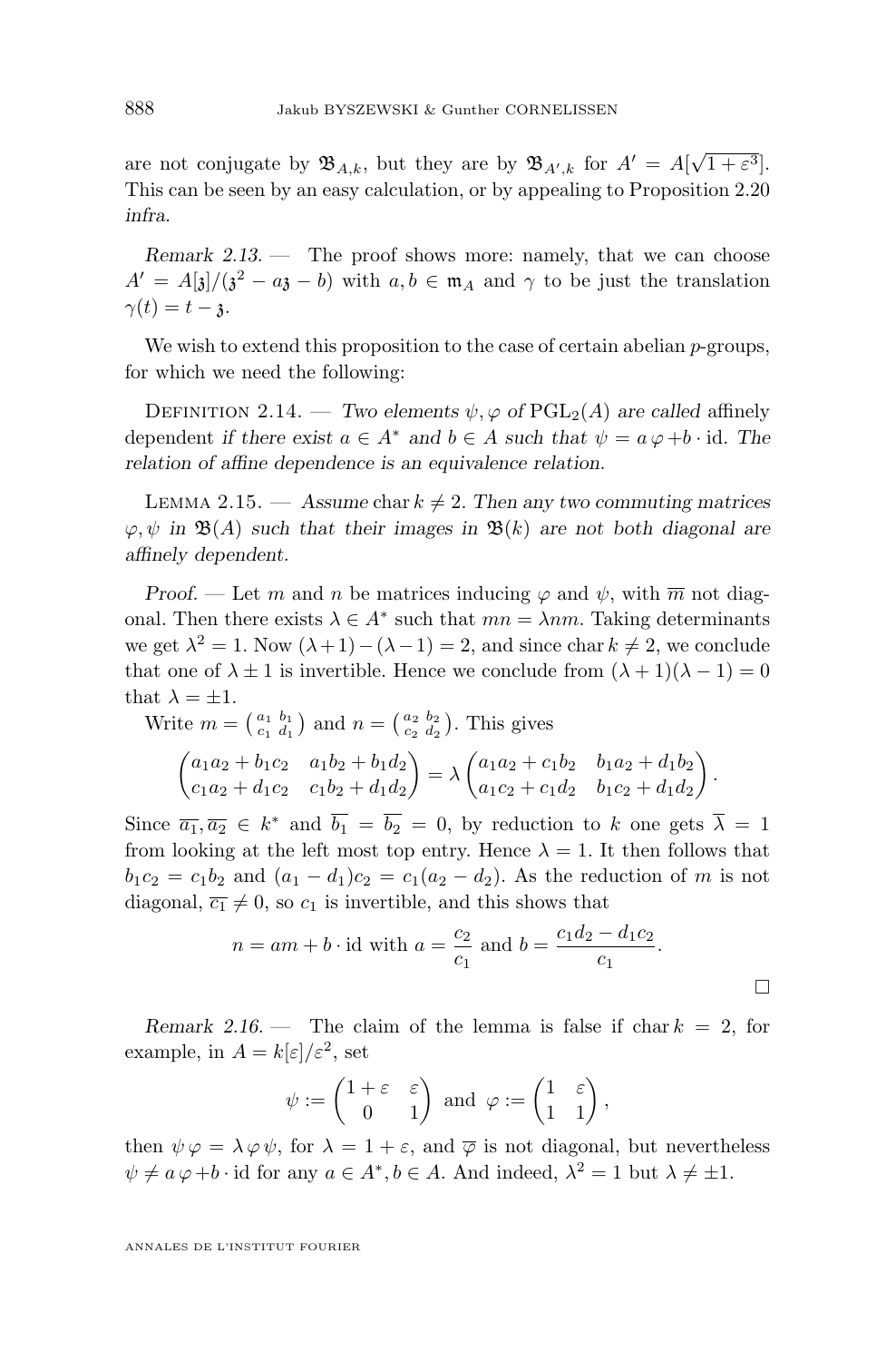<span id="page-13-0"></span>Now comes the desired extension of the previous proposition:

PROPOSITION 2.17. — Let G be an abelian p-group with  $p \neq 2$  and  $\varphi: G \to \mathfrak{B}(A)$  *a group homomorphism. There exists an extension*  $A \subseteq A'$ *in* Art<sub>k</sub> such that  $\varphi$  *can be conjugated by an element of*  $\mathfrak{B}_{A',k}$  *into*  $\Gamma^0_{A'}$ *.* 

*Proof.* — If G is an abelian p-group and  $p \neq 2$ , note that the only diagonal matrix in the reduction of  $\varphi(G)$  is the identity matrix. Since the image of  $\varphi$  lies in  $\mathfrak{B}(A)$ , Lemma [2.15](#page-12-0) applies, so all the elements of the image are affinely dependent. Hence the conjugation from Proposition [2.11](#page-11-0) applies simultaneously to all elements of  $G$ .

We will also need the following special form in characteristic two, where we have to make the property in Lemma [2.15](#page-12-0) an extra hypothesis:

PROPOSITION 2.18. — Let G be an abelian 2-group and  $\varphi: G \to \mathfrak{B}(A)$ *a group homomorphism such that all elements in the image of a set of* generators for G under  $\varphi$  are pairwise affinely dependent. Then there exists *an extension*  $A \subseteq A'$  *in* Art<sub>k</sub> *such that*  $\varphi$  *can be conjugated by an element* of  $\mathfrak{B}_{A',k}$  *into*  $\Gamma^0_{A'}$ *.* 

*Proof. —* This is literally the same as that of Proposition 2.17, except that the property of affine dependence is now an assumption.

We end this section by a proposition about conjugacy in  $\mathfrak{B}(A)$ .

DEFINITION 2.19. — Let m and n denote two matrices in  $PGL_2(A)$ . We *define an equivalence relation*  $m \approx n$  *by the existence of a residually trivial conjugacy between* m and n, i.e., by  $\chi m \chi^{-1} = n$  for some  $\chi \in \text{PGL}_2(A)$ *with*  $\overline{\chi}$  = id.

PROPOSITION 2.20. — Let m and n be two matrices in  $\mathfrak{B}(A)$  such that  $\overline{m}$  and  $\overline{n}$  are not diagonal. Then the following conditions are equivalent:

- (i)  $m \approx n$ ;
- (ii) There exists representatives  $\tilde{m}$  and  $\tilde{n}$  in  $GL_2(A)$  for m and n such *that*

 $tr \widetilde{m} = tr \widetilde{n}$ ,  $det \widetilde{m} = det \widetilde{n}$  and  $\overline{\widetilde{m}} = \overline{\widetilde{n}}$ .

*Furthermore, if*  $\text{tr } m \notin \mathfrak{m}_A$ *, then* (ii) *is equivalent to* 

(ii') 
$$
\frac{(\operatorname{tr} m)^2}{\det m} = \frac{(\operatorname{tr} n)^2}{\det n} \text{ and } \overline{m} = \overline{n}.
$$

*Proof.* — It is clear that (i) implies (ii). A guiding principle for the proof in the other direction is the following: if A were a field, we have two matrices with the same characteristic polynomial, hence their Jordan normal forms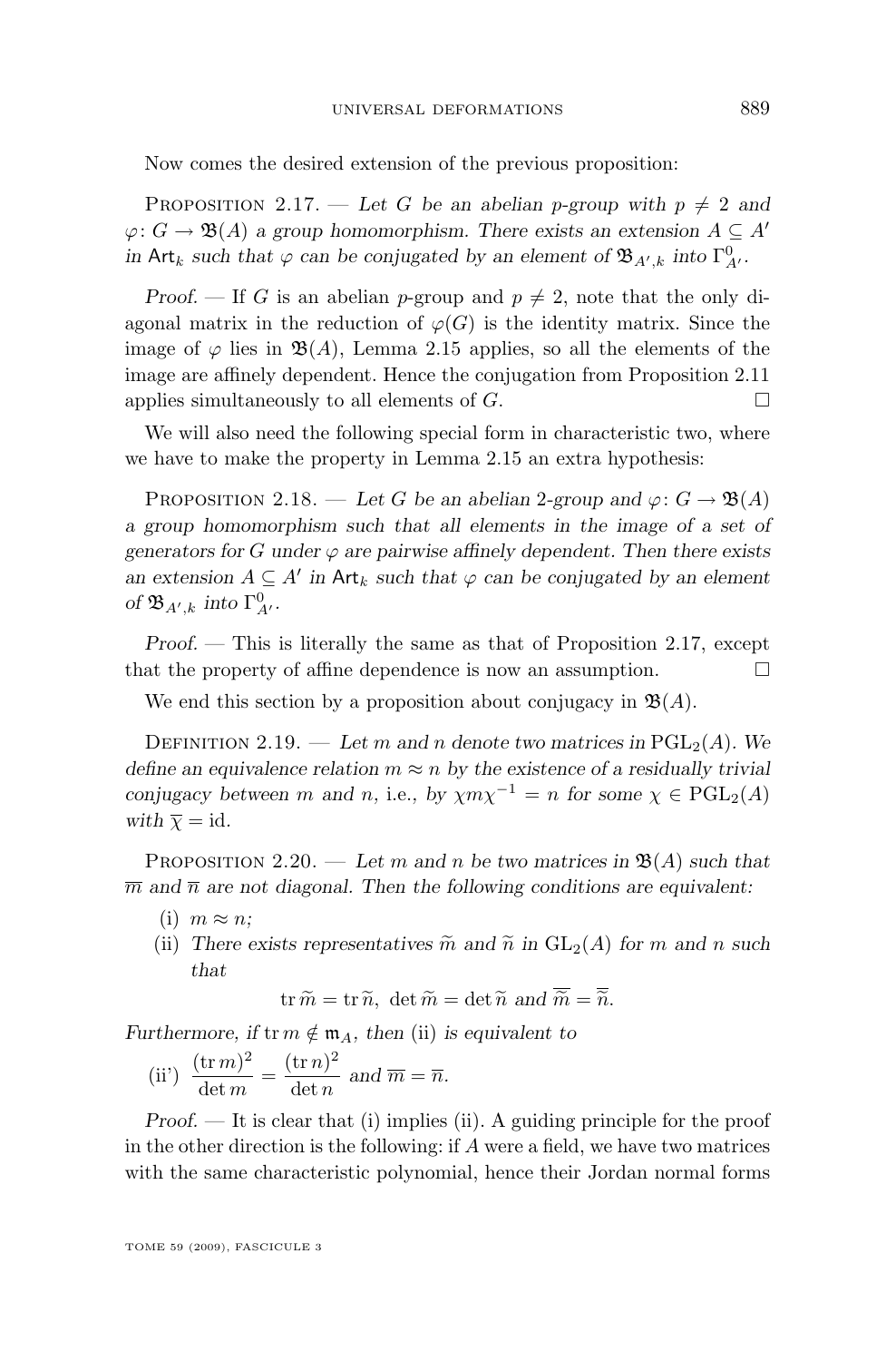are equal, so they are conjugate. For  $A \in \text{Art}_k$ , we cannot use this argument, hence we replace it by an explicit reduction of matrices.

For ease of notation, we use the letters m, n for representatives in  $GL_2(A)$ of the given matrices, and we use  $\approx$  for matrices in  $GL_2(A)$  to mean conjugacy by a matrix whose reduction is trivial. Set  $m = \begin{pmatrix} a_1 & b_1 \\ c_1 & d_1 \end{pmatrix}$  and  $n = \left(\begin{smallmatrix} a_2 & b_2 \ c_2 & d_2 \end{smallmatrix}\right).$ 

We observe the following useful identity

$$
(2.2) \qquad \begin{pmatrix} 1 & \alpha \\ 0 & 1 \end{pmatrix} \begin{pmatrix} a & b \\ c & d \end{pmatrix} \begin{pmatrix} 1 & -\alpha \\ 0 & 1 \end{pmatrix} = \begin{pmatrix} a + \alpha c & b + \alpha(d - a) - \alpha^2 c \\ c & d - \alpha c \end{pmatrix}.
$$

With  $\alpha := c_1^{-1}(d_1 - d_2)$ , we find from (2.2) that

$$
m \approx m' := \begin{pmatrix} a_2 & b'_1 \\ c_1 & d_2 \end{pmatrix},
$$

with some  $b'_1$  such that  $\overline{b'_1} = 0$ . Indeed, observe that  $\alpha \in \mathfrak{m}_A$ , so that  $\overline{m'} = \overline{m}$ . Thus, condition (ii) continues to hold also for  $(m', n)$ .

Now write  $\mu = c_2/c_1 \in A^*$ . Then  $\overline{\mu} = 1$  since  $\overline{m} = \overline{n}$ . We have

$$
\begin{pmatrix} \mu^{-1} & 0 \\ 0 & 1 \end{pmatrix} m' \begin{pmatrix} \mu^{-1} & 0 \\ 0 & 1 \end{pmatrix}^{-1} = m'' := \begin{pmatrix} a_2 & b_1'' \\ c_2 & d_2 \end{pmatrix}
$$

for some  $b_1''$  and (ii) still holds for  $(m'', n)$ . Since  $c_2$  is invertible, the determinant condition implies that  $b_1'' = b_2$ , and this proves that  $m \approx n$ .

Finally, we consider condition (ii'). In general, (ii) implies (ii'). Conversely, if  $\text{tr } m \notin \mathfrak{m}$ , then also  $\text{tr } n \notin \mathfrak{m}$ , and with  $\lambda := \text{tr } m / \text{tr } n \in A^*$ , the pair of representatives  $(m, \lambda n)$  satisfies (ii), since  $\overline{\lambda} = 1$ .

*Remark 2.21. —* Conditions (ii) and (ii') in the proposition are not equivalent if  $\text{tr } m \in \mathfrak{m}_A$ , for example, with  $A = k[\varepsilon]/\varepsilon^2$ , set

$$
m = \begin{pmatrix} 1 + \varepsilon & 0 \\ 1 & -1 \end{pmatrix} \text{ and } n = \begin{pmatrix} 1 & 0 \\ 1 & -1 \end{pmatrix},
$$

then (ii') holds, but (ii) doesn't.

The equivalence of (i) and (ii) can also fail if the reduced matrices are diagonal, for example, the identity matrix and the matrix  $\left(\frac{1}{\varepsilon} \frac{\varepsilon}{1}\right)$  over  $k[\varepsilon]/\varepsilon^2$ clearly satisfy (ii) but are not conjugate.

#### **3. Pro-representable local deformation functors**

**Case 1:**  $G = \mathbb{Z}/p$  for char  $k = p \neq 2$ . In this section we start by studying the example case where  $G = \mathbf{Z}/p$  for char  $k = p \neq 2$ . Let g denote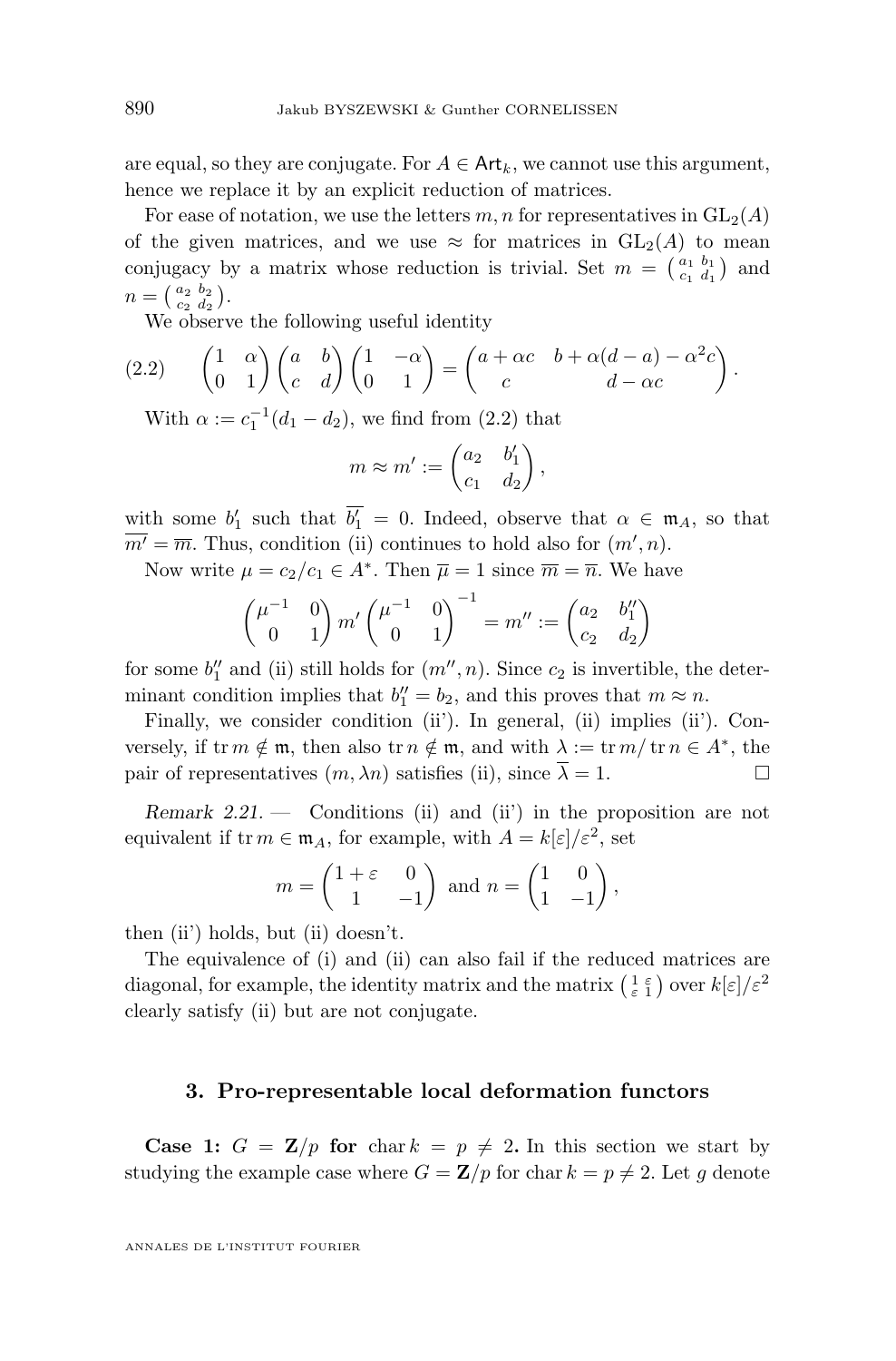<span id="page-15-0"></span>a generator of G and suppose  $\rho: G \to \Gamma_k$  is weakly ramified. Since the Hasse conductor is one, by Artin-Schreier theory, we can normalize the action of G on t to be of the form  $t \mapsto t/(1 + t)$ : the corresponding field extension  $k(\mathbf{t})/k(\mathbf{x})$  is given by  $(1/t)^p - 1/t = 1/x$  with Galois group generated by  $1/t \mapsto 1/t+1 = t/(1+t)$ . We recall the form of the versal deformation from [\[2\]](#page-25-0): the versal deformation ring of  $D_\rho$  is given by  $R = W(k)[\alpha]/\langle \psi(\alpha) \rangle$ , where

$$
\psi(\alpha) = \sum_{l=0}^{\frac{p-1}{2}} \binom{p-1-l}{l} (-1)^l (\alpha+4)^{\frac{p-1}{2}-l}
$$

and the versal deformation is given by

$$
\widetilde{\rho}(g)(t) = \frac{t+\alpha}{t+\alpha+1}.
$$

PROPOSITION 3.1. — *For*  $p \neq 2$ , G a group of order p generated by q, *and the action*  $\rho: G \to \Gamma_k$  *with* char  $k = p$  *given by*  $\rho(g) = t/(1+t)$ *, the local deformation functor*  $D_{\rho}$  *is pro-representable.* 

*Proof. —* Let R denote the above versal deformation ring. Assume that for A in Art<sub>k</sub>, the map  $\Phi_A: h_R(A) \to D_\rho(A)$  is not injective. Choose  $\varphi_1, \varphi_2 \in h_R(A)$  with the same image in  $D_\rho(A)$ . Write  $\alpha_1 = \varphi_1(\alpha)$ ,  $\alpha_2 =$  $\varphi_2(\alpha)$ , and let

$$
m_i := \varphi_i^* \circ \widetilde{\rho}(g) = \begin{pmatrix} 1 & \alpha_i \\ 1 & \alpha_i + 1 \end{pmatrix}.
$$

The assumption is that  $m_1$  and  $m_2$  are conjugate in  $\Gamma_A$ . Applying Propo-sition [2.11](#page-11-0) to  $\varphi_2^* \circ \widetilde{\rho}$ , we know that  $m_2$  can be conjugated by  $\mathfrak{B}_{A',k}$  into  $\Gamma_{A'}^0$ <br>for some ortangion  $A \subset A'$  in  $\Delta t$ . Then, gives  $m \in \mathfrak{B}(A')$ , by Lemma 2.0. for some extension  $A \subseteq A'$  in  $\mathsf{Art}_k$ . Then, since  $m_i \in \mathfrak{B}(A')$ , by Lemma [2.9,](#page-10-0) we know that  $m_1$  and  $m_2$  are conjugate by an element of  $\mathfrak{B}_{A',k}$ , in particular,  $m_1 \approx m_2$ . Now since  $\operatorname{tr} m_2 = 2 + \alpha_2 \notin \mathfrak{m}_{A'}$  (as  $p \neq 2$ ), we find from condition (ii') of Proposition [2.20](#page-13-0) that

$$
0 = (\operatorname{tr} m)^2 - (\operatorname{tr} n)^2 = (\alpha_1 + 2)^2 - (\alpha_2 + 2)^2 = (\alpha_1 + \alpha_2 + 4)(\alpha_1 - \alpha_2).
$$

Since residually  $\overline{\alpha_1} = \overline{\alpha_2} = 0$  but  $4 \neq 0$ ,  $\alpha_1 + \alpha_2 + 4$  is a unit, and thus the above equation implies  $\alpha_1 = \alpha_2$ , so  $\varphi_1 = \varphi_2$ , a contradiction.

The rest of this section will consist of an enumeration (up to normalization, cf. [\[6\]](#page-25-0)) of all further possible weakly ramified actions (with the exception of the two cases where non-pro-representability occurs, that are treated in the next section), and proofs of the universality of their versal deformation rings. The fact that this list is complete and the versal rings are as indicated is the main contents of [\[7\]](#page-26-0). We will also take the occasion to clarify some points in that reference and in [\[5\]](#page-25-0).

TOME 59 (2009), FASCICULE 3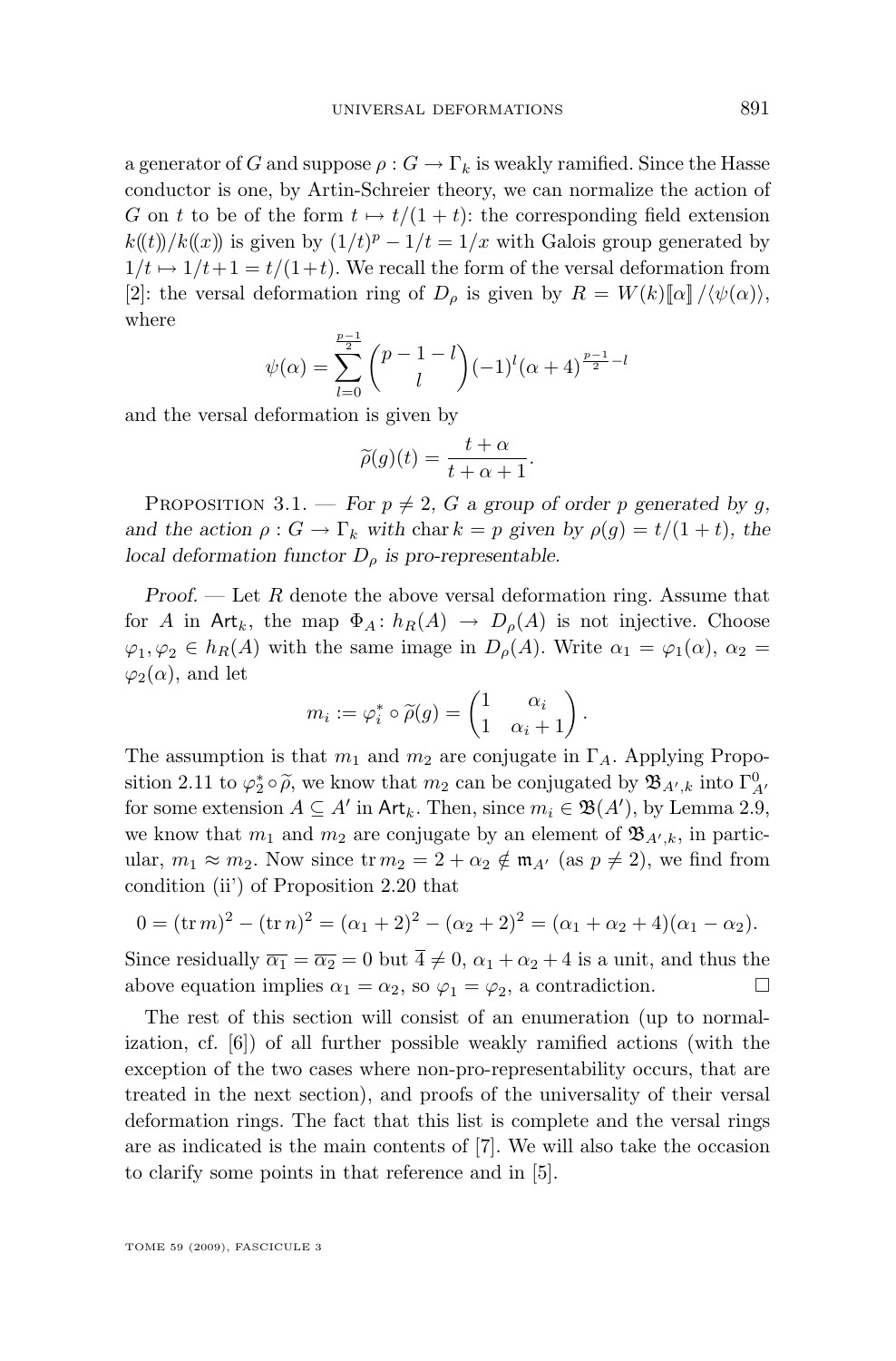**Case 2:**  $G = \mathbb{Z}/n$  with  $(n, p) = 1$  or  $p = 2, G = A_4$ . In these cases, the versal deformation ring is  $R = W(k)$  (the deformation problem is "rigid"), hence  $h_R(A)$  always consists of precisely one element, so  $h_R(A) \to D_\rho(A)$ is necessarily injective and  $D_{\rho}$  is pro-representable.

*Remark 3.2.* — There is a misprint in the versal deformation of  $A_4$  on the bottom of page 251 in [\[7\]](#page-26-0). The correct unique lift to characteristic zero of  $A_4$  is given by the following elements of  $PGL_2(W(k))$ :

$$
m = \begin{pmatrix} 1 & 2 \\ 1 & -1 \end{pmatrix}, \quad n = \begin{pmatrix} 1 & -2j - 2 \\ j & -1 \end{pmatrix}, \quad g = \begin{pmatrix} 1 & 0 \\ 0 & j \end{pmatrix},
$$

with  $j^2 + j + 1 = 0$ . Then m, n commute and are of order two, g is of order three and  $gmg^{-1}$  is equivalent to n. Also note that j exists in  $W(k)$  if  $A_4$  is to have a residual representation over  $k$ , so it doesn't need to be adjoined, as is mistakenly done in the table on page 253 of [\[7\]](#page-26-0).

**Case 3:**  $p \ge 3$ ,  $G = D_p$ . The versal deformation ring is the same as for a cyclic p-subgroup, and the argument of Proposition [3.1](#page-15-0) applies literally.  $\Box$ 

**Case 4:**  $p \ge 3$ ,  $G = (\mathbf{Z}/p)^t$  or  $G = (\mathbf{Z}/p)^t \rtimes \mathbf{Z}/2$  with  $t \ge 2$ . We have the following normalization of the residual weakly ramified representation:  $({\bf Z}/p)^t$  can be seen as a vector space V of dimension t over  ${\bf F}_p$  with  ${\bf F}_p \subseteq {\bf Z}/p^t$  $V \subset k$  and  $\rho(u)(t) = t/(ut + 1)$  for  $u \in V$  is the action of V on A[t]. Also, if present, the factor  $\mathbf{Z}/2 = \langle w \rangle$  acts by multiplication by −1 on t. From [\[5\]](#page-25-0), 4.4.1, 4.4.2 and 4.4.5, and [\[7\]](#page-26-0), Proposition 3.2 and 3.7, after some simplification we find that the versal deformation ring is given by

$$
R = k[\![\alpha, x_2, \dots, x_t]\!]/(\alpha^{\frac{p-1}{2}}, \alpha x_2, \dots, \alpha x_t)
$$

and the versal deformation is given by

$$
\begin{cases}\n\widetilde{\rho}(1)(t) &= \frac{t+\alpha}{t+\alpha+1}, \\
\widetilde{\rho}(u_i)(t) &= \frac{A_{u_i}t+B_{u_i}}{(C_{u_i}+x_i)t+D_{u_i}}, \quad 2 \leq i \leq t \\
\widetilde{\rho}(w)(t) &= -t-\alpha,\n\end{cases}
$$

with the "Formal Chebyshev Polynomials"

$$
A_u = \sum_{j=0}^{\frac{p-1}{2}} \binom{u+j-1}{2j} \alpha^j, \quad C_u = \sum_{j=0}^{\frac{p-1}{2}-1} \binom{u+j}{2j+1} \alpha^j,
$$

and

$$
B_u = \alpha C_u, \quad D_u = A_u + B_u.
$$

ANNALES DE L'INSTITUT FOURIER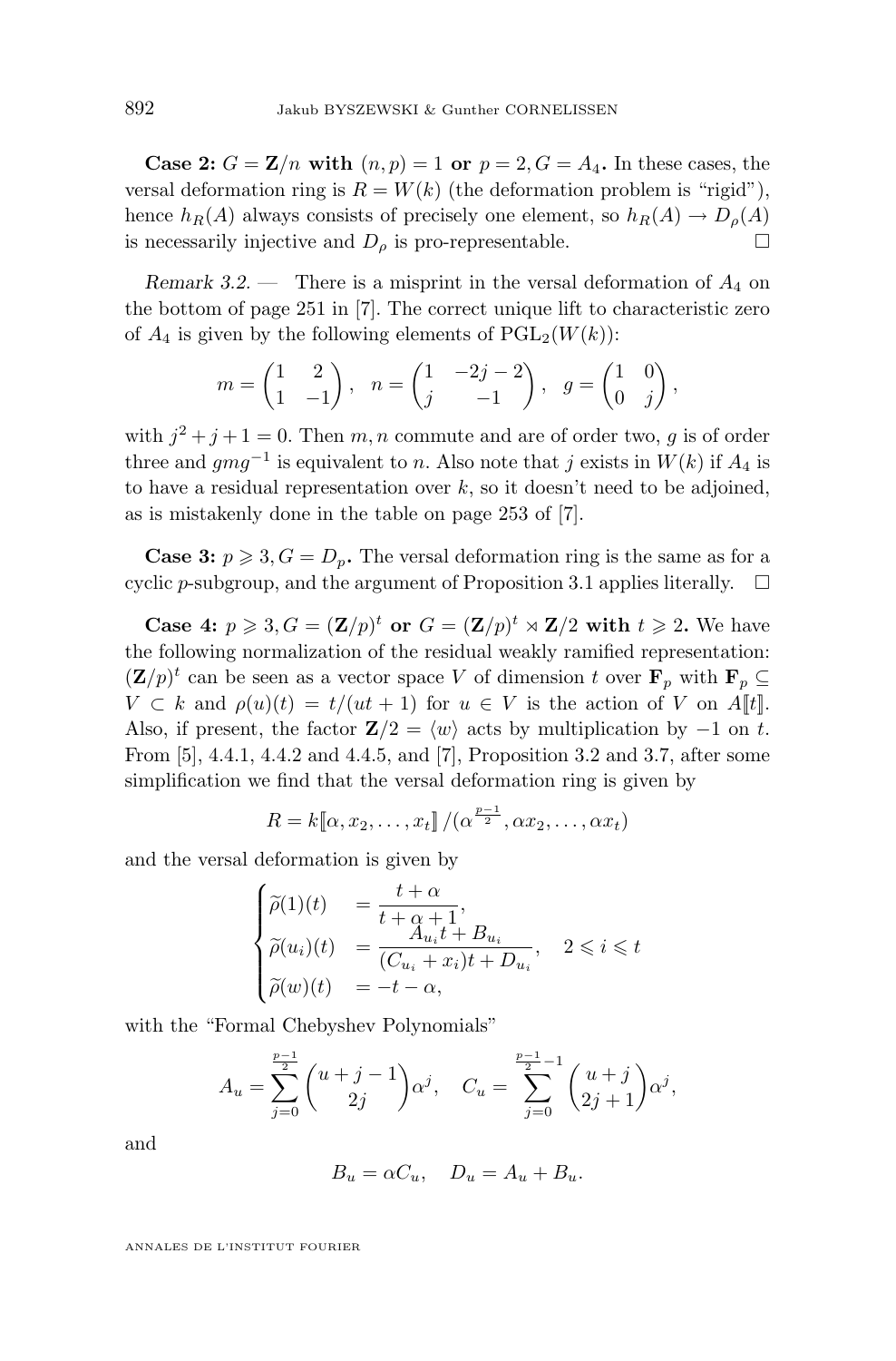<span id="page-17-0"></span>We now prove universality. Assume that A is an object of  $\mathsf{Art}_k$  such that the map  $\Phi_A: h_R(A) \to D_\rho(A)$  is not injective. Choose  $\varphi_1, \varphi_2 \in h_R(A)$  with the same image in  $D_{\rho}(A)$ . Write  $\alpha_1 = \varphi_1(\alpha)$ ,  $\alpha_2 = \varphi_2(\alpha)$ ,  $y_i = \varphi_1(x_i)$  and  $z_i = \varphi_2(x_i)$ . Since the corresponding functor for the action of the subgroup  $\mathbf{F}_p \subseteq V$  has already been established to be universal in Proposition [3.1,](#page-15-0) we get  $\alpha_1 = \alpha_2$ . We write this element as  $\alpha$ , and now we only have to prove the other deformation parameters  $y_i$  and  $z_i$  coincide.

By Propositions [2.17](#page-13-0) and [2.9,](#page-10-0) we can simultaneously conjugate the matrices in the image of  $\varphi_1^* \circ \widetilde{\rho}$  to the corresponding matrices in the image of  $\varphi_2^* \circ \widetilde{\rho}$  by a matrix  $\gamma$  in  $\mathfrak{B}_{A',k}$  for a quadratic extension  $A \subseteq A'$ . Now  $\gamma$ <br>commutes projectively with  $M := e^* \circ \widetilde{\rho}(1) = e^* \circ \widetilde{\rho}(1) = \left(1 - \alpha\right)$  a me commutes projectively with  $M := \varphi_1^* \circ \widetilde{\rho}(1) = \varphi_2^* \circ \widetilde{\rho}(1) = \begin{pmatrix} 1 & \alpha \\ 1 & \alpha + 1 \end{pmatrix}$ , a ma-<br>trive with  $\overline{M}$  not diagonal. Hence by Lamma 2.15, as and  $M$  are affinely trix with M not diagonal. Hence by Lemma [2.15,](#page-12-0)  $\gamma$  and M are affinely dependent. Since all  $\tilde{\rho}(u_i)$  are affinely dependent on M via

$$
\widetilde{\rho}(u_i) = (C_u + x_i)M + (A_u - C_u - x_i) \cdot \mathrm{id},
$$

 $\gamma$  also commutes with all (specializations of)  $\tilde{\rho}(u_i)$ , and therefore in the remaining conjugating equations  $\gamma \varphi_1^* \circ \widetilde{\rho}(u_i) = \mu_i \varphi_2^* \circ \widetilde{\rho}(u_i) \gamma$  (for some in-<br>yeither u) we see divide by a to get vertible  $\mu_i$ ) we can divide by  $\gamma$  to get

$$
\begin{pmatrix} A & \alpha C \\ C + y_i & A + \alpha C \end{pmatrix} = \mu_i \begin{pmatrix} A & \alpha C \\ C + z_i & A + \alpha C \end{pmatrix}
$$

for some  $A, C$  whose precise form is irrelevant for this proof, but we note  $\overline{A} = 1$ . Hence the top left entry gives  $\mu_i = 1$ , and from the lower left entry we indeed find that  $y_i = z_i$ . .

*Remark 3.3. —* In [\[7\]](#page-26-0), the computation of the versal deformation ring in these cases depends heavily on Lemma 3.6 on page 245 of loc. cit.; the argument in the last sentence at the bottom of that page that allows one to conclude an equality of deformation parameters should be replaced by the universality of the versal deformation for  $\mathbf{Z}/p$  from Proposition [3.1](#page-15-0) in this paper. This correction does not create interdependencies of proofs.

**Case 5:**  $G = (\mathbf{Z}/2)^t, p = 2, t \ge 3$ . Let  $G = (\mathbf{Z}/2)^t$  with  $t \ge 3$ . Write  $G = V$  with V a sub- $\mathbf{F}_2$ -vector space of k with basis  $\{1, u_2, \ldots, u_t\}$ . We can suppose that  $\rho: G \to \Gamma_k$  is given by  $\rho(u)(t) = t/(ut + 1)$  for  $u \in V$ . The computation of the versal deformation on page 454 of [\[5\]](#page-25-0) is false, and should be replaced by: the versal deformation ring of  $\rho$  is given by

$$
R = k[\![\alpha, x_3, \ldots, x_t]\!]
$$

TOME 59 (2009), FASCICULE 3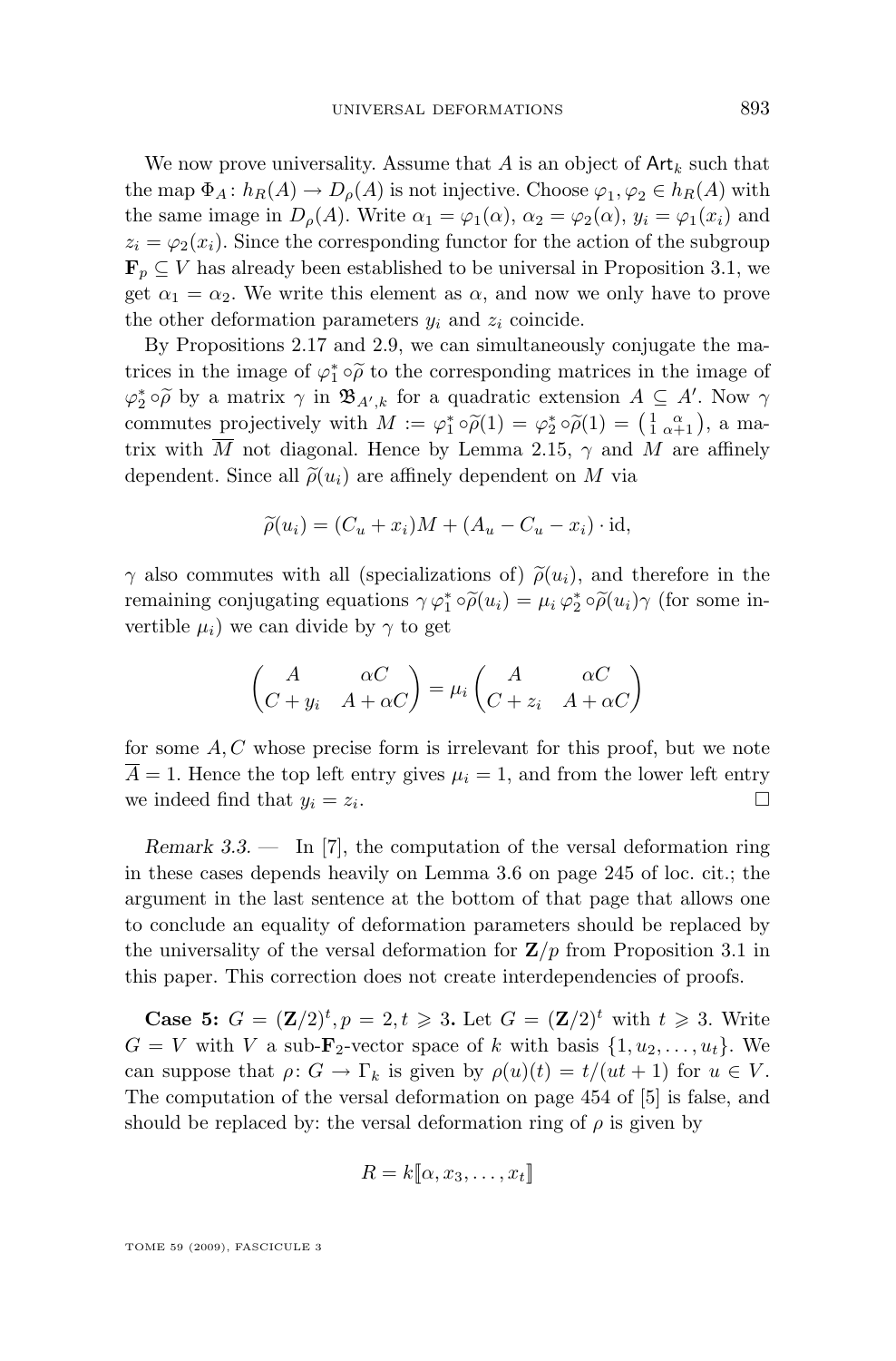and the versal deformation is given *on generators* by

$$
\begin{cases}\n\widetilde{\rho}(1)(t) &= \frac{t+\alpha}{t+1}, \\
\widetilde{\rho}(u_2)(t) &= \frac{t+\alpha u_2}{u_2 t+1}, \\
\widetilde{\rho}(u_i)(t) &= \frac{t+\alpha(u_i+x_i)}{(u_i+x_i)t+1}, \quad 3 \leqslant i \leqslant t.\n\end{cases}
$$

As for the proof of versality, these matrices are easily seen to satisfy the relations of the generators of G without any conditions on the deformation parameters, and since the resulting deformation ring is smooth and the induced map on tangent spaces is an isomorphism by the calculation of group cohomology in loc. cit., we are done.

We now prove universality. The proof is very similar to the previous case, though the actual versal deformations are different. Assume that A is an object of Art<sub>k</sub> such that the map  $\Phi_A: h_R(A) \to D_\rho(A)$  is not injective. Choose  $\varphi_1, \varphi_2 \in h_R(A)$  with the same image in  $D_\rho(A)$ . Write  $\alpha_1 = \varphi_1(\alpha)$ ,  $\alpha_2 = \varphi_2(\alpha)$ ,  $y_i = \varphi_1(x_i)$  and  $z_i = \varphi_2(x_i)$ . Since the corresponding functor for the equicharacterstic deformation of the action of the subgroup  $\mathbf{F}_2(u_2) \subseteq V$  has already been established to be universal in Proposition [5.3,](#page-21-0) we get  $\alpha_1 = \alpha_2$ . We write this element as  $\alpha$ , and now we only have to prove the other deformation parameters  $y_i$  and  $z_i$  coincide.

Observe that the image  $\tilde{\rho}(G)$  is a set of affinely dependent matrices via

$$
\widetilde{\rho}(u_i) = (u_i + x_i)\widetilde{\rho}(1) + (u_i + x_i + 1) \cdot \mathrm{id}.
$$

By Propositions [2.18](#page-13-0) and [2.9,](#page-10-0) we can simultaneously conjugate the matrices in the image of  $\varphi_1^* \circ \widetilde{\rho}$  to the corresponding matrices in the image of  $\varphi_2^* \circ \widetilde{\rho}$ <br>by a matrix  $\chi$  in  $\mathfrak{R}(A')$  for a quadratic ortangion  $A \subset A'$ . Now a commutes by a matrix  $\gamma$  in  $\mathfrak{B}(A')$  for a quadratic extension  $A \subseteq A'$ . Now  $\gamma$  commutes projectively with both  $\varphi_1^* \circ \widetilde{\rho}(1) = \varphi_2^* \circ \widetilde{\rho}(1) = M := \left(\frac{1}{1} \alpha_1\right)$ , and  $\varphi_1^* \circ \widetilde{\rho}(u) =$ <br> $\varphi_1^* \circ \widetilde{\rho}(u)$  and by Person's 5.5, this implies an effine dependency between M  $\varphi_2^* \circ \widetilde{\rho}(u)$  and by Remark [5.5,](#page-22-0) this implies an affine dependency between M<br>cand as Since all  $\widetilde{\rho}(u)$  are effinely dependent on M, welco commutes with and  $\gamma$ . Since all  $\tilde{\rho}(u_i)$  are affinely dependent on  $M$ ,  $\gamma$  also commutes with all (specializations of)  $\tilde{\rho}(u_i)$ , and therefore in the remaining conjugating equations  $\gamma \varphi_1^* \circ \widetilde{\rho}(u_i) = \mu_i \varphi_2^* \circ \widetilde{\rho}(u_i) \gamma$  (for some invertible  $\mu_i$ ) we can divide<br>by a to get by  $\gamma$  to get

$$
\begin{pmatrix} 1 & \alpha(u_i + y_i) \\ u_i + y_i & 1 \end{pmatrix} = \mu_i \begin{pmatrix} 1 & \alpha(u_i + z_i) \\ u_i + z_i & 1 \end{pmatrix}
$$

for some invertible  $\mu_i \in (A')^*$ . Hence we indeed find  $\mu_i = 1$  from the top left entry, and then  $y_i = z_i$  from the lower left entry.

*Remark 3.4. —* The proof of Proposition 3.8(ii) on page 250 of [\[7\]](#page-26-0) should be replaced by a direct calculation that, however, leads to the same result.

ANNALES DE L'INSTITUT FOURIER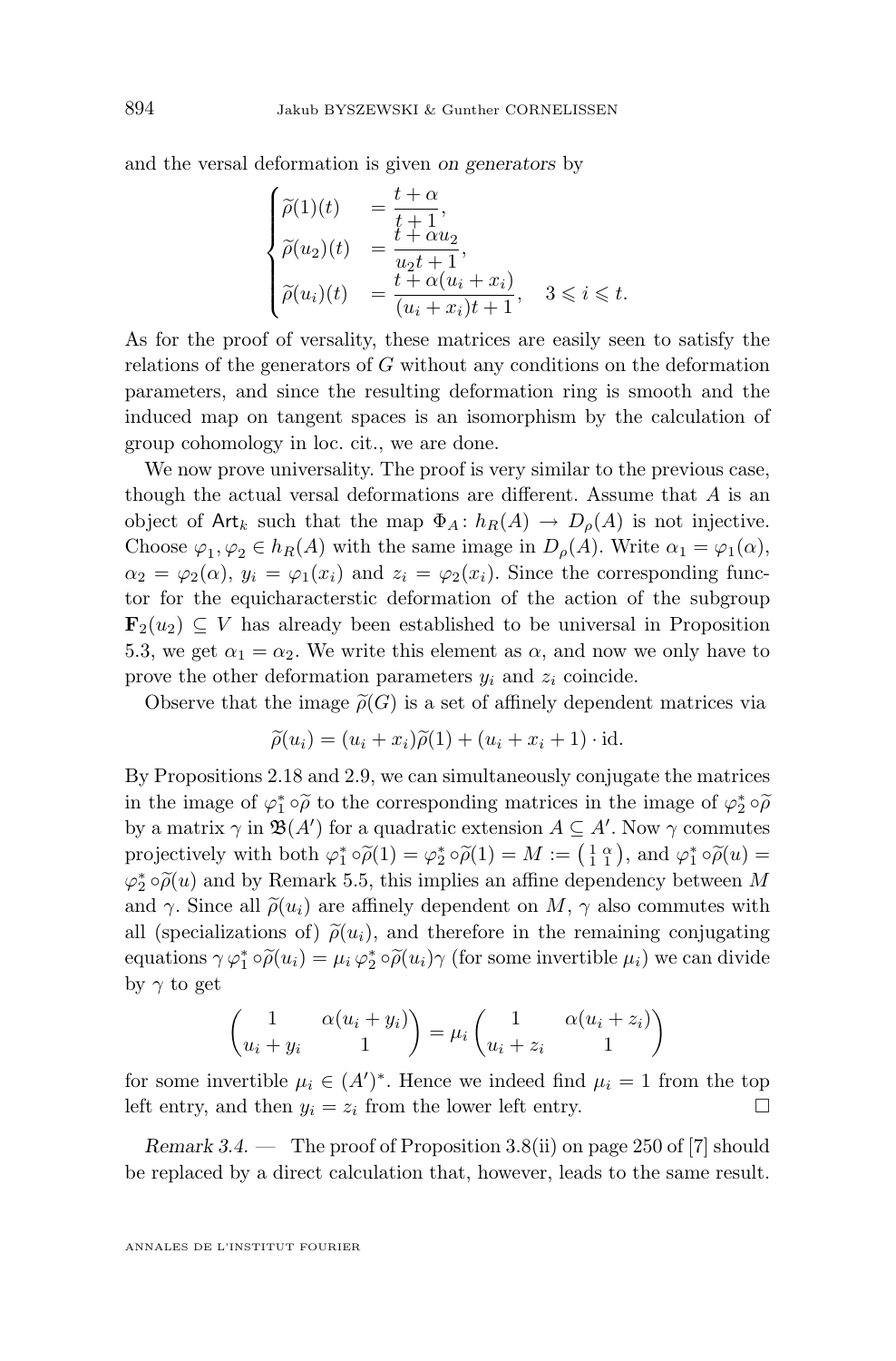<span id="page-19-0"></span>More precisely, one assumes there is a lift to a ring  $\tilde{A}$  of characteristic 4 and considers its reduction to  $A/2 \mathfrak{m}_A$ . Write the lifts of three generators explicitly as the universal equicharacteristic lifts from [\[5\]](#page-25-0) plus 2 times an unknown power series in  $k[[t]]$ . The relations between the generators (having order two and commuting) give rise to a system of linear equations in  $k$ between the coefficients of the first three terms of those three power series, that has no solutions.

**Case 6:**  $G = (\mathbf{Z}/p)^t \rtimes \mathbf{Z}/m$  with  $m \geq 3$  and either  $t \geq 2$  or  $p \geq 3$ . Set  $P = (\mathbf{Z}/p)^t$  and  $G = P \rtimes \mathbf{Z}/m$ ; the previous results imply that (with obvious notations)  $D<sub>P</sub>$  is pro-representable. There is a restriction map  $D_G \rightarrow D_P$ , and we have a surjective map  $R_P \rightarrow R_G$  from looking at the explicit form of those rings in [\[7\]](#page-26-0) (or by a general theory developed in [\[4\]](#page-25-0)). Therefore, in the commutative diagram



the left vertical map is injective and the bottom map an isomorphism, hence the top map is also injective.  $\Box$ 

There are two remaining cases in the classification, that are dealt with in the next section, since they involve *non-*pro-presentability situations.

#### **4. Non-pro-representable deformation functors**

We now concentrate on the two remaining cases, that are anomalous in the sense that  $D_{\rho}$  is not pro-representable.

**Case 7:**  $G = \mathbb{Z}/2$ , char  $k = 2$ . Let g denote a generator of G and suppose  $\rho: G \to \Gamma_k$  is weakly ramified. By Artin-Schreier theory, we can normalize the action of G on t to be of the form  $t \mapsto t/(1 + t)$ . We recall the form of the versal deformation from [\[2\]](#page-25-0): the versal deformation ring of  $D<sub>o</sub>$  is given by  $R = W(k)\llbracket\alpha\rrbracket$ , and the versal deformation is given by

$$
\widetilde{\rho}(g)(t) = \frac{t+\alpha}{t-1}.
$$

Proposition 4.1. — *For* G *a group of order* 2 *generated by* g *and the action*  $\rho: G \to \Gamma_k$  *(chark = 2) given by*  $\rho(g) = t/(1+t)$ *, the local deformation functor*  $D_{\rho}$  *is not pro-representable.*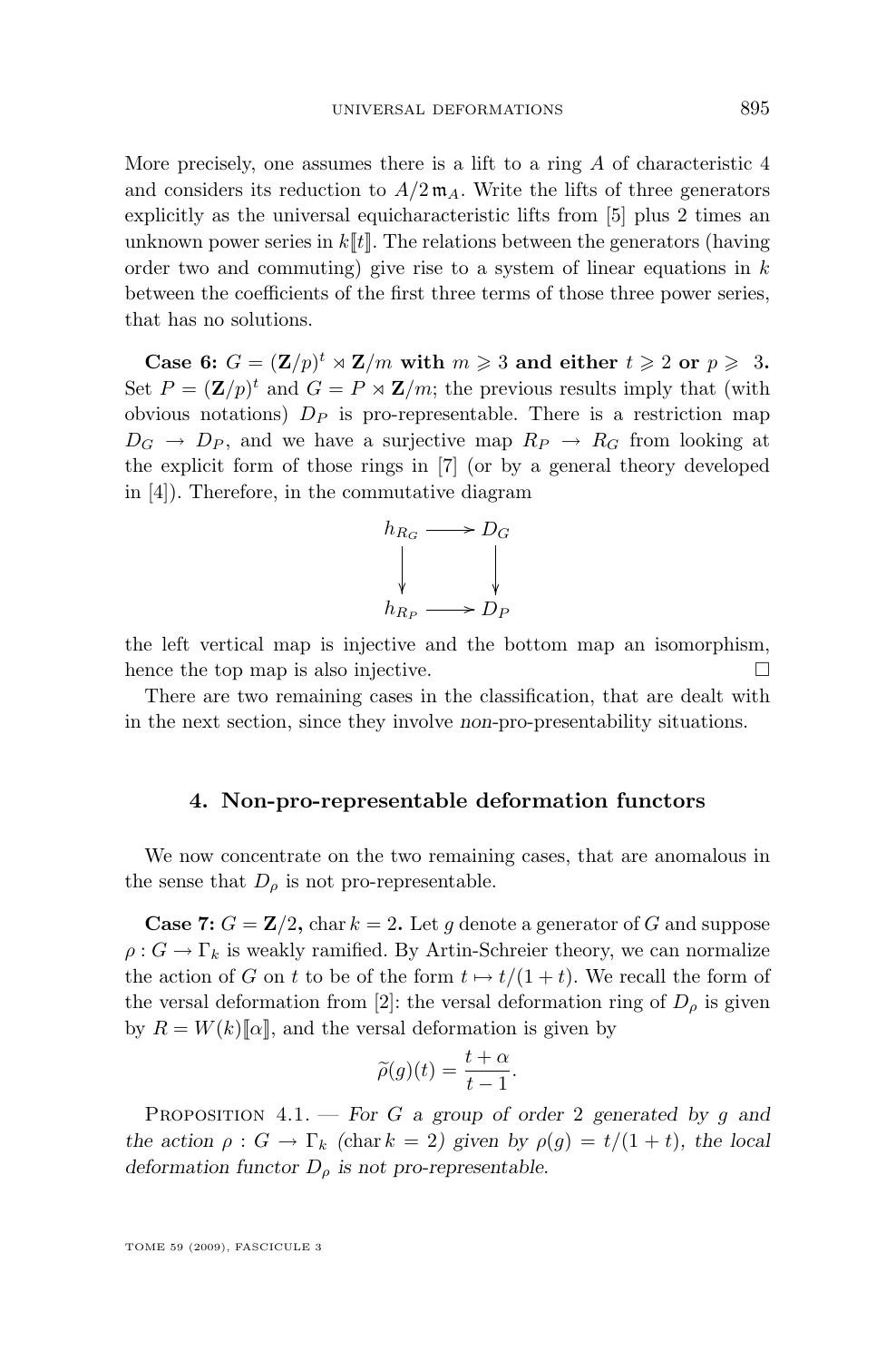*Proof.* — Let R denote the above versal deformation ring. Then  $R/2$  is the versal deformation ring for  $D<sub>0</sub>/2$ . We will show that even  $D<sub>0</sub>/2$  is not pro-representable. Take  $A = k[\varepsilon]/\varepsilon^3$  and let

$$
\varphi_1, \varphi_2 \colon W(k)[\![\alpha]\!] \to A
$$

be homomorphisms given by  $\alpha \mapsto \varepsilon$  and  $\alpha \mapsto \varepsilon + \varepsilon^2$  respectively. The map  $h_{R/2}(A) \to D(A)$  maps  $\varphi_1$  and  $\varphi_2$  to deformations  $\rho_1, \rho_2 \in D(A)$  given by

$$
\rho_1(g)(t) = \frac{t+\varepsilon}{t-1}
$$
 and  $\rho_2(g)(t) = \frac{t+\varepsilon+\varepsilon^2}{t-1}$ ,

respectively. However, the equality

$$
(1+\varepsilon)\begin{pmatrix} 1+\varepsilon & \varepsilon \\ 0 & 1 \end{pmatrix} \begin{pmatrix} 1 & \varepsilon \\ 1 & -1 \end{pmatrix} \begin{pmatrix} 1+\varepsilon & \varepsilon \\ 0 & 1 \end{pmatrix}^{-1} = \begin{pmatrix} 1 & \varepsilon+\varepsilon^2 \\ 1 & -1 \end{pmatrix}
$$

shows that those two deformations are equivalent. Thus, the map

$$
h_{R/2}(A) \to D(A)
$$

is not injective, and neither the ring R nor  $R/2$  is universal.

**Case 8:**  $G = (\mathbf{Z}/2)^2$ , char  $k = 2$ . We proceed with the next non-prorepresentable case: let  $G = (\mathbf{Z}/2)^2$ . This case is special, since though the mixed-characteristic deformation functor is not pro-representable, the equicharacteristic one is (see the next section).

We can normalize any weakly ramified  $\rho: G \to \Gamma_k$  to be given by

$$
\rho(1)(t) = \frac{t}{t+1}, \ \ \rho(u)(t) = \frac{t}{ut+1}
$$

for  $\langle 1, u \rangle \subseteq k$  an  $\mathbf{F}_2$ -vector space of dimension 2 (cf. [\[6\]](#page-25-0)). The versal deformation ring of  $\rho$  is given by  $R = W(k)[\![\alpha]\!]$  and the versal deformation is given by

$$
\widetilde{\rho}(1)(t) = \frac{t + \alpha}{t - 1}, \quad \widetilde{\rho}(u)(t) = \frac{t - (\alpha \widetilde{u} + 2)}{\widetilde{u}t - 1},
$$

with  $\tilde{u}$  any lift of u to  $W(k)$  (cf. [\[7\]](#page-26-0), proof of Proposition 3.8.i).

PROPOSITION 4.2. — *For*  $G = (\mathbf{Z}/2)^2$  *and a weakly ramified action*  $\rho: G \to \Gamma_k$  with char  $k = 2$ , the local deformation functor  $D_\rho$  is not *pro-representable.*

*Proof.* — Let R denote the above versal deformation ring. Take  $A =$  $W(k)/16$  and let

$$
\varphi_1, \varphi_2 \colon W(k)[\![\alpha]\!] \to A
$$

ANNALES DE L'INSTITUT FOURIER

$$
\Box
$$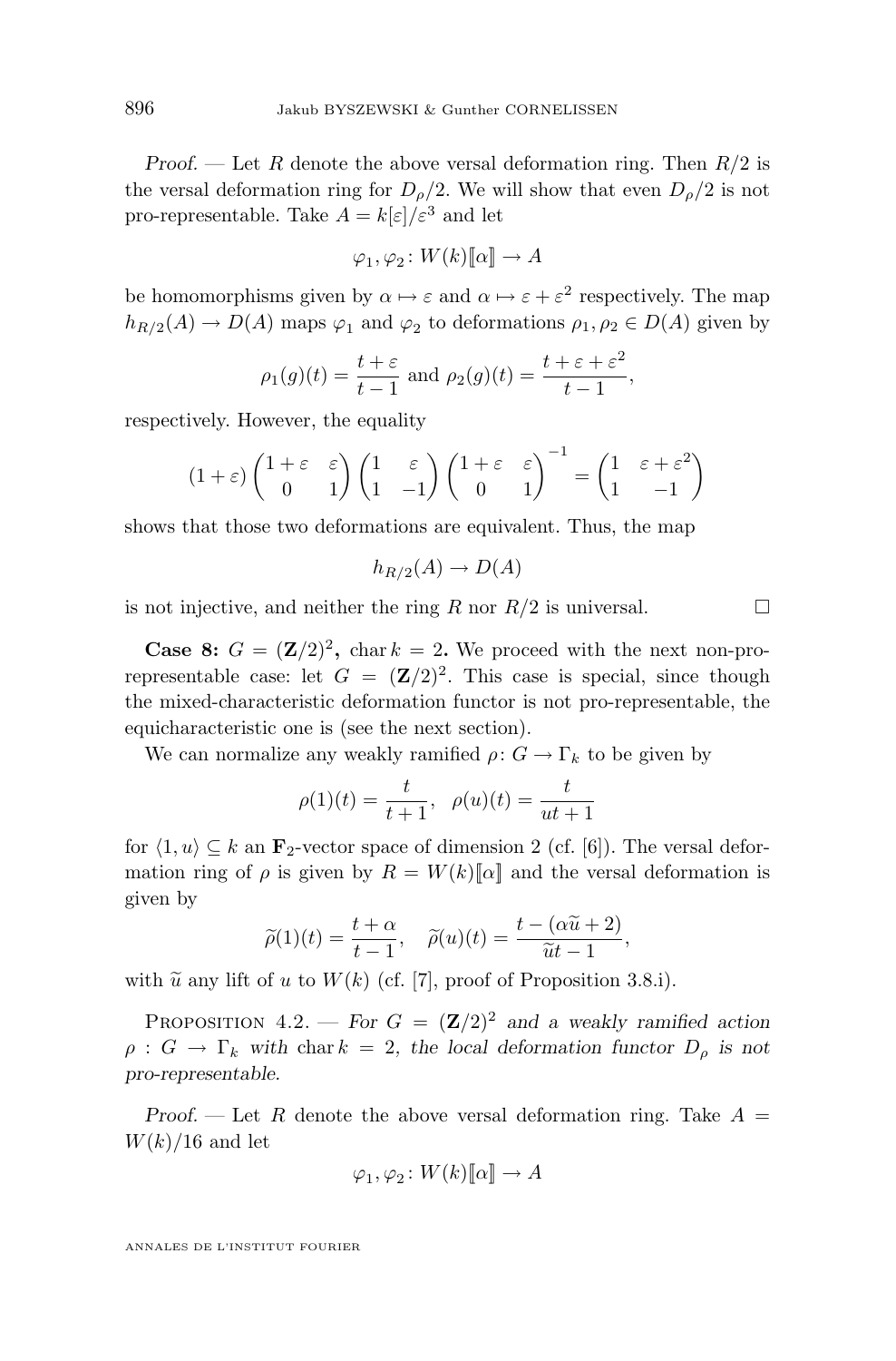<span id="page-21-0"></span>be homomorphisms given by  $\alpha \mapsto -2$  and  $\alpha \mapsto 6$  respectively. Put

$$
\gamma = \begin{pmatrix} 5 - 4\widetilde{u}(1 - \widetilde{u}) & -4 - 4\widetilde{u}(1 - \widetilde{u}) \\ 2\widetilde{u}(1 - \widetilde{u}) & 1 \end{pmatrix}.
$$

One checks then that the following equations hold

$$
\begin{cases} 5\gamma \begin{pmatrix} 1 & -2 \\ 1 & -1 \end{pmatrix} \gamma^{-1} = \begin{pmatrix} 1 & 6 \\ 1 & -1 \end{pmatrix}, \\ (5 - 4(\widetilde{u} - 1)^2 (2\widetilde{u} + 1))\gamma \begin{pmatrix} 1 & 2\widetilde{u} - 2 \\ \widetilde{u} & -1 \end{pmatrix} \gamma^{-1} = \begin{pmatrix} 1 & -6\widetilde{u} - 2 \\ \widetilde{u} & -1 \end{pmatrix}. \end{cases}
$$

Hence the deformations given by  $\varphi_1$ and  $\varphi_2$  are equivalent, so the map  $h_R(A) \to D_\rho(A)$  is not injective.

Since we have now treated all possible weakly ramified actions of a finite group in  $\Gamma_k$ , this finishes the proof of the first of the two main theorems from the introduction.

#### **5. Equicharacteristic deformation functors**

In this section, we study the pro-representability of the equicharacteristic deformation functor  $D_{\rho}/p$ .

PROPOSITION 5.1. — In Case 1–6, the local equicharacteristic deforma*tion functor*  $D_{\rho}/p$  *is pro-representable.* 

*Proof.* — The results concerning pro-representability of the functor  $D_{\rho}$ proven in [§4](#page-19-0) remain *a fortiori* true for the equicharacteristic functor  $D<sub>o</sub>/p$ : if R represents  $D_{\rho}$ , then  $R/p$  represents  $D_{\rho}/p$ .

PROPOSITION 5.2. — In Case 7,  $D_0/2$  is not pro-representable.

*Proof.* — This was actually shown in the course of the proof of Proposi-tion [4.1.](#page-19-0)

In order to conclude our analysis, we are left to consider the equicharacteristic variant of the case  $G = (\mathbf{Z}/2)^2$ .

PROPOSITION 5.3. — *For Case 8, i.e.,*  $G = (\mathbf{Z}/2)^2$  *and a weakly ramified action*  $\rho: G \to \Gamma_k$  *with* char  $k = 2$ *, the local equicharacteristic deformation functor*  $D_{\rho}/2$  *is pro-representable.*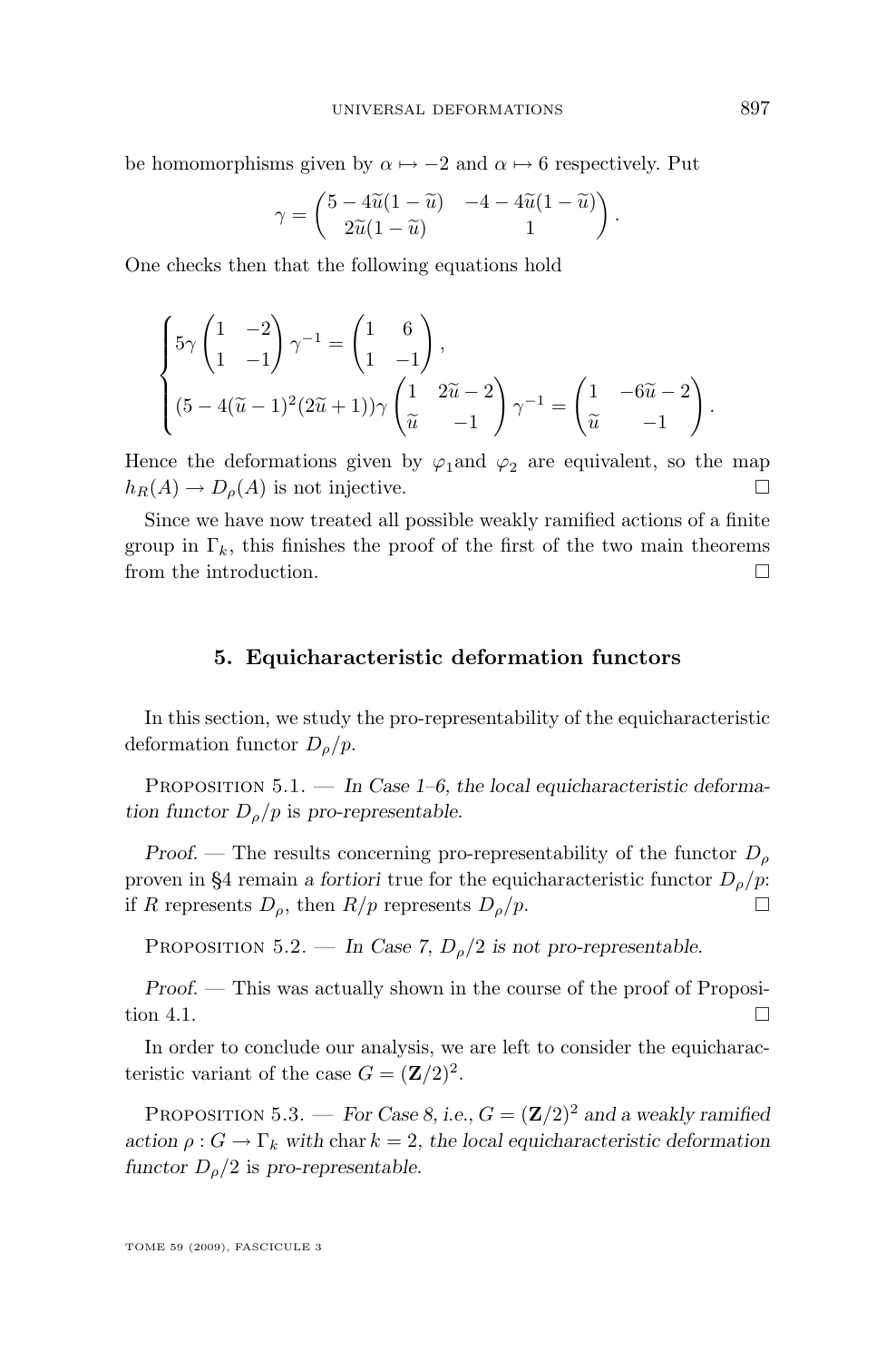<span id="page-22-0"></span>*Proof. —* We continue to use the notation of Case 8 of the previous section. The ring  $R/2$  is versal for  $D<sub>o</sub>/2$ . Assume that  $A \in Art_k$  is of characteristic 2 such that the map  $\Phi_A: h_{R/2}(A) \to D_\rho(A)$  is not injective. Choose  $\varphi_1, \varphi_2 \in h_{R/2}(A)$  with the same image in  $D_{\rho}(A)$ . Write  $\alpha_1 = \varphi_1(\alpha)$ ,  $\alpha_2 = \varphi_2(\alpha)$ , and let

$$
m_i := \varphi_i^* \circ \widetilde{\rho}(1) = \begin{pmatrix} 1 & \alpha_i \\ 1 & 1 \end{pmatrix}; \ \ n_i := \varphi_i^* \circ \widetilde{\rho}(1) = \begin{pmatrix} 1 & u\alpha_i \\ u & 1 \end{pmatrix}.
$$

The assumption is that  $m_1$  and  $n_1$  are simultaneously conjugate to  $m_2$  and  $n_2$  in  $\Gamma_A$ . Now  $\varphi_2^* \circ \widetilde{\rho}$ , *i.e.*,  $m_2$  and  $n_2$  can be conjugated into  $\Gamma_A^0$ : for this, we are used as  $n_2$  is given  $m_2$  and  $n_1$  ( $i = 1, 2$ ) are effinely dependent via can use Lemma [2.18,](#page-13-0) since  $m_i$  and  $n_i$   $(i = 1, 2)$  are affinely dependent via  $n_i = um_i + (u+1) \cdot id$ . By Proposition [2.9,](#page-10-0) there exists a matrix  $\gamma = \begin{pmatrix} a & b \\ c & d \end{pmatrix}$ with  $\overline{\gamma} = id$  such that

$$
\begin{cases} m_2\gamma &= \lambda\gamma m_1\\ n_2\gamma &= \mu\gamma n_1 \end{cases}
$$

holds for some  $\lambda, \mu \in A^*$ . The equations of affine dependency imply

$$
u(\lambda - \mu)m_1 = (u+1)(\mu - 1) \cdot \text{id}.
$$

The left bottom entry of this matrix equation gives  $\lambda = \mu$  and then, the equation implies  $\lambda = \mu = 1$ . Hence the bottom row of the matrix equality  $m_2\gamma = \gamma m_1$  implies  $a = d$  and  $b = \alpha_1 c$  and then its top right entry gives  $a(\alpha_1-\alpha_2)=0$ . Since a is invertible, we get  $\alpha_1=\alpha_2$ , and thus  $\varphi_1=\varphi_2$ .  $\Box$ 

*Remark 5.4.* — What fails in general characteristic<sup>(2)</sup> (e.g., char  $A = 4$ ) is exactly the affine dependence of  $\tilde{\rho}(1)$  and  $\tilde{\rho}(u)$  that is so crucial in the above proof.

*Remark* 5.5. — The proof shows that a matrix  $\gamma$  with  $\overline{\gamma} = id$  that projectively commutes with  $m_1$  *and*  $n_1$  is affinely dependent on  $m_1$ . Note that Remark [2.16](#page-12-0) shows that just commutation with  $m_1$  alone doesn't imply this.

This finishes the proof of the second main theorem from the introduction. П

#### **6. On a question of Dokchitser**

In  $[8]$ , p.4, Tim Dokchitser has asked whether if D is a not necessarily prorepresentable functor but admits a hull  $h_R$ , there exists a group functor  $\mathfrak{G}$ 

 $(2)$  Recall that the characteristic of a *ring* A is the unique nonnegative generator of the kernel of the natural map  $\mathbb{Z} \to A$ , cf. [\[3\]](#page-25-0) §8, no. 8.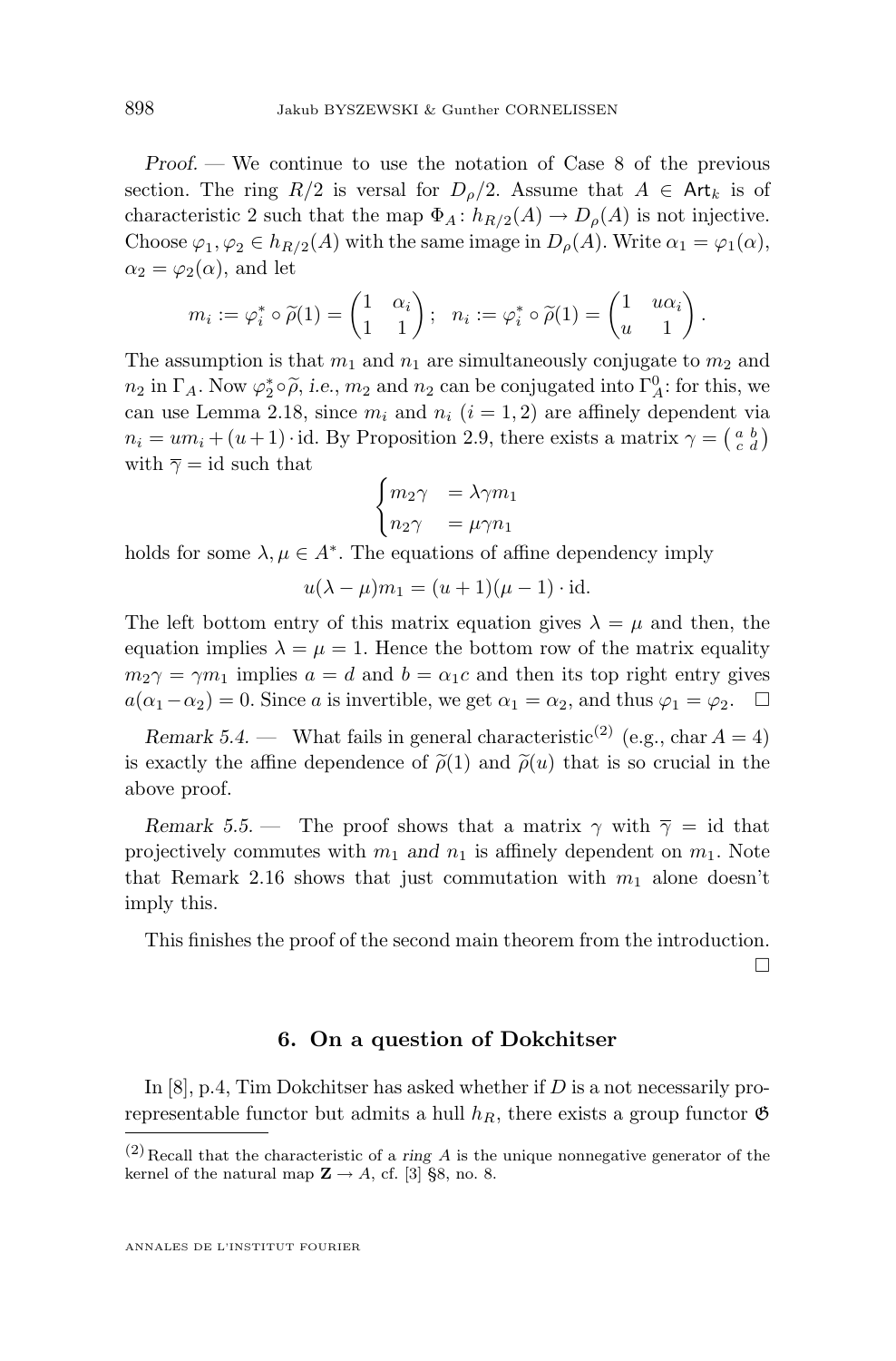acting on  $h_R$  such that  $D \cong \mathfrak{G} \backslash h_R$ . The easiest test case that comes out of our analysis is the deformation functor  $D$  of a weakly ramified local representation  $\rho: \mathbf{Z}/2 \to \Gamma_k$  over a field k of characteristic 2: D has a versal hull  $R = W(k)[\![\alpha]\!]$ , but is not pro-representable.

First note the following easy observation:

Proposition 6.1. — D *is* not *a quotient of a pro-representable functor by a constant group action.*

*Proof.* — If D is a quotient of  $h_R$  by a constant group functor, it takes injections to injections, hence it suffices to remark that this is not the case for D (note: in [\[8\]](#page-26-0), Theorem 1, one even finds *necessary and sufficient* conditions for D to be a quotient by a constant group functor). Take  $A =$  $k[\varepsilon]/\varepsilon^2$  and set

$$
m = \begin{pmatrix} 1 & 0 \\ 1 & 1 \end{pmatrix} \text{ and } n = \begin{pmatrix} 1 & \varepsilon \\ 1 & 1 \end{pmatrix}.
$$

Take

$$
B = k[\varepsilon, w]/[w^2 - \varepsilon, w^3] \simeq k[w]/w^3.
$$

From Proposition [2.20,](#page-13-0) it follows that  $m$  and  $n$  define different elements of  $D(A)$ , but define the same element of  $D(B)$ ; since in PGL(2, B), n has a representative of determinant 1 (namely,  $(1 + w)^{-1}n$ ). Hence the map  $D(A) \to D(B)$  is not injective.

Though we cannot answer the question of Dokchitser for this group action, our techniques can be used to squeeze the functor  $D$  between two group functor quotients of  $h_R$ , as follows. The versal deformation is given in [4,](#page-19-0) so let  $\alpha, \beta \in A$  in Art<sub>k</sub> with  $m_{\alpha}$  and  $m_{\beta}$  conjugate in  $\Gamma_{A,k}$ , where we put  $m_{\alpha} := \begin{pmatrix} 1 & \alpha \\ 1 & -1 \end{pmatrix}$ . Our results imply that for  $A' = A[\mathfrak{z}]$  and  $\mathfrak{z}^2 - 2\mathfrak{z} - \alpha = 0$ , there exists a matrix  $\gamma \in \mathfrak{B}_{A',k}$  and a constant  $\lambda \in (A')^*$  with  $\overline{\lambda} = 1$  and  $\gamma m_{\alpha} = \lambda m_{\beta} \gamma$ .

We now show how to make this equivalence under  $\mathfrak{B}_{A',k}$  into a *group* functor action on  $h_R$ . This requires some work since  $\mathfrak{B}_{A',k}$  itself has  $A'$  varying with A, cf. the discussion in Section [1.](#page-4-0) However, we know by Propo-sition [2.20](#page-13-0) that the equivalence occurs exactly when  $\lambda^2 = \frac{1+\alpha}{1+\beta}$ . Writing  $\lambda = \lambda_1 + \lambda_2$ , we get

$$
\lambda^2 = \lambda_1^2 + \alpha \lambda_2^2 + 2\lambda_2(\lambda_1 + \lambda_2)\mathfrak{z} \in A,
$$

and since  $\{1,\mathfrak{z}\}\$ are independent over A, we find  $\lambda^2 = \lambda_1^2 + \alpha \lambda_2^2$  with  $2\lambda_2$  $(\lambda_1 + \lambda_2) = 0$ . We switch variables to  $(a, b) := (\lambda_1 + \lambda_2, \lambda_2)$ , and the condition becomes  $2ab = 0$ , so  $\lambda = (a - b)^2 + \alpha b^2 = a^2 + b^2(\alpha + 1)$ . We also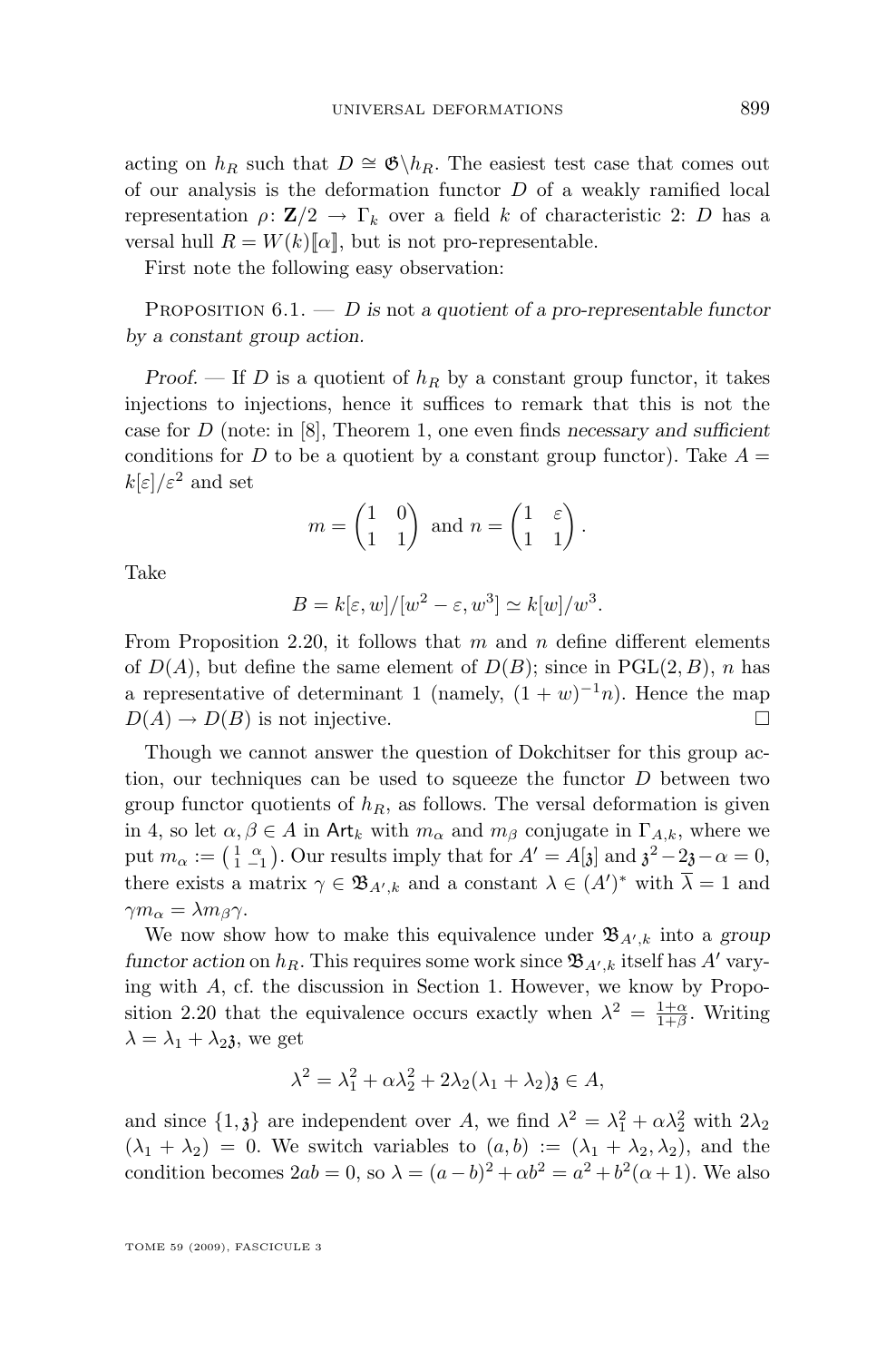<span id="page-24-0"></span>still have the condition  $\overline{\lambda_1} = 1$  that translates to  $\overline{a} + \overline{b} = 1$ . We want to see whether we can make the set

$$
\mathfrak{M}(A) := \{(a, b) \in A \times A \colon \overline{a} + \overline{b} = 1 \land 2ab = 0\}
$$

act on the transformations  $m_{\alpha}$  (or equivalently, on  $\alpha$ ) such that equivalent matrices are in the same orbit. We therefore investigate whether we can impose on the set  $\mathfrak{M}(A)$  a binary operation  $\times$  with an action on  $\alpha$  that describes the given operation

(6.1) 
$$
\alpha \mapsto \beta = (a, b) * \alpha := \frac{1 + \alpha}{a^2 + b^2(\alpha + 1)} - 1.
$$

We find by direct calculation that

$$
(a,b) * ((c,d) * \alpha) = \frac{1+\alpha}{a^2c^2 + (a^2d^2 + b^2)(\alpha+1)} - 1.
$$

Since  $2ab = 0$ , we have  $a^2d^2 + b^2 = (ad + b)^2$ , hence we should put

(6.2) 
$$
(a, b) \times (c, d) := (ac, ad + b).
$$

This makes  $(\mathfrak{M}, \times)$  into a monoid functor  $\mathfrak{M}$ : Art<sub>k</sub>  $\rightarrow$  Monoids. One indeed checks this operation is associative with neutral element  $(1, 0)$ . The inverse of  $(a, b)$  is  $(a^{-1}, -ba^{-1})$ , which only exists if  $a \in A^*$ . Hence this monoid functor has a group subfunctor  $\mathfrak{G}$ : Art<sub>k</sub>  $\rightarrow$  Groups given by

(6.3) 
$$
\mathfrak{G}(A) := \mathfrak{m}[2](A) \rtimes U(A),
$$

with  $\mathfrak{m}[2](A) = \{b \in \mathfrak{m}_A : 2b = 0\}$  and  $U(A) = 1 + \mathfrak{m}_A$  and the operation  $\times$  on  $\mathfrak{G}$  is induced from the usual Borel semidirect product structure on  $\mathbf{G}_a \rtimes \mathbf{G}_m$  of which  $\mathfrak{G}(A)$  is a subgroup.

The monoid  $\mathfrak{M}$  and its subgroup  $\mathfrak{G}$  act on  $h_R$ , since  $m*(n*\alpha) = (m \times n)*\alpha$ for any  $m, n \in \mathfrak{M}(A)$  by construction. Furthermore,  $\mathfrak{M}$  acts on  $h_R$  in such a way that we get a morphism of functors  $D \to \mathfrak{M} \backslash h_R$ . We now show that D even maps to the group functor quotient  $D \to \mathfrak{G} \backslash h_R$ . Indeed, suppose two elements  $\alpha$  and  $\beta$  are connected by  $\alpha = m\beta$  for m and  $\beta = n\alpha$  with  $m = (m_1, m_2)$  and  $n = (n_1, n_2)$  in  $\mathfrak{M}(A)$  but not in  $\mathfrak{G}(A)$ . Then  $\alpha$  is fixed under the action of  $mn$ . With the explicit formula above, this gives

$$
m_1^2 n_1^2 + (m_1 n_2 + m_2)^2 (1 + \alpha) = 1
$$

and hence  $1+\alpha$  is a square, namely, the square of  $(1+m_1n_1)/(m_1n_2+m_2)$ , since  $2m_1n_1 = 0$  (note that  $m_1n_2 + m_2$  is invertible since we have chosen m outside  $\mathfrak{G}(A)$ . But then it follows immediately that  $m_{\alpha}$  is  $\mathfrak{B}_{A,k}$ -conjugate to  $m_\beta$ , hence there exists  $g \in \mathfrak{G}$  with  $\alpha = g\beta$ , as was to be shown.

Thus, we get

ANNALES DE L'INSTITUT FOURIER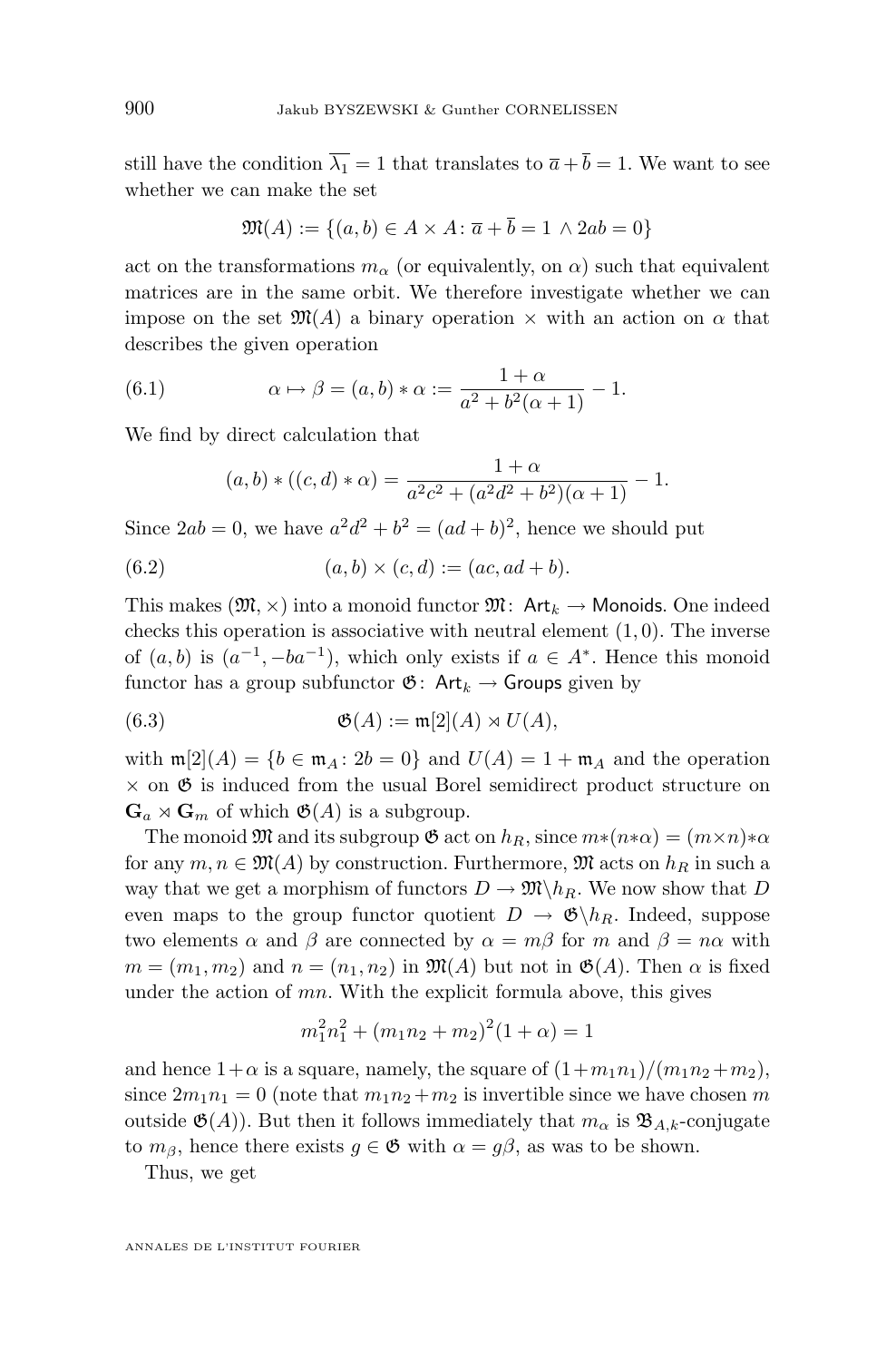<span id="page-25-0"></span>PROPOSITION  $6.2.$  — Let  $R = W(k)[\alpha]$  denote the versal deformation *ring of a weakly ramified involution*  $t \mapsto 1/(1 + t)$  *over a field* k *of characteristic* 2 *with versal deformation*  $t \mapsto (t + \alpha)/(t - 1)$ *. Then the functor*  $h_R$  admits an action of group functor  $\mathfrak{G} = \mathfrak{m}[2] \rtimes U$  given in [\(6.1\)](#page-24-0) via the *representation* [\(6.3\)](#page-24-0) *and* [\(6.2\)](#page-24-0) *such that there exists a morphism of functors*  $D \to \mathfrak{G} \backslash h_R.$ 

If, on the other hand, we consider the group subfunctor

$$
U = \{ (-,0) \in \mathfrak{M} \}
$$

acting on  $h_R$  by conjugation, we find that the  $\mathfrak{B}_{A',k}$ -conjugacy that results to be defined already over A, and thus we get a morphism of functors in the other direction  $U\backslash h_R \to D$ . We arrive at

Proposition 6.3. — *There exists a sequence of morphisms of functors*

$$
h_R \to U \backslash h_R \xrightarrow{\Psi} D \xrightarrow{\Phi} (\mathfrak{m}[2] \rtimes U) \backslash h_R. \quad \Box
$$

At present, we do not know whether any of these morphisms is an isomorphism. For  $\Psi$  to be an isomorphism means that any  $\Gamma_{A,k}$ -conjugacy can be transformed into a  $\mathfrak{B}_{A,k}$ -conjugacy. For  $\Phi$  to be an isomorphism means the following: set  $A_{\alpha} := A[\mathfrak{z}]$  with  $\mathfrak{z}^2 = 2\mathfrak{z} + \alpha$ ; then if  $m_{\alpha}$  and  $m_{\beta}$ are conjugate by an element of  $\mathfrak{B}_{A_{\alpha},k}$  and by an element of  $\mathfrak{B}_{A_{\beta},k}$ , they are  $\Gamma_{A,k}$ -conjugate. Again, these appear to be difficult questions concerning power series over Artin rings. It is precisely trying to circumvent these difficulties in the general case that led to our method. Note that any of these two maps being an isomorphism would confirm Dokchitser's conjecture for a weak local involution in characteristic two.

#### BIBLIOGRAPHY

- [1] M. Barr & C. Wells, "Toposes, triples and theories", *Repr. Theory Appl. Categ.* (2005), no. 12, p. x+288 pp. (electronic), Corrected reprint of the 1985 original [MR0771116].
- [2] J. Bertin & A. Mézard, "Déformations formelles des revêtements sauvagement ramifiés de courbes algébriques", *Invent. Math.* **141** (2000), no. 1, p. 195-238.
- [3] N. Bourbaki, *Éléments de mathématique. Part I. Les structures fondamentales de l'analyse. Livre II. Algèbre. Chapitre I. Structures algébriques*, Actual. Sci. Ind., no. 934, Hermann et Cie., Paris, 1942, iv+165 pages.
- [4] J. Byszewski, "Dévissage for local deformation functors", preprint 2008.
- [5] G. Cornelissen & F. Kato, "Equivariant deformation of Mumford curves and of ordinary curves in positive characteristic", *Duke Math. J.* **116** (2003), no. 3, p. 431-470.
- [6] ——— , "Zur Entartung schwach verzweigter Gruppenoperationen auf Kurven", *J. Reine Angew. Math.* **589** (2005), p. 201-236.